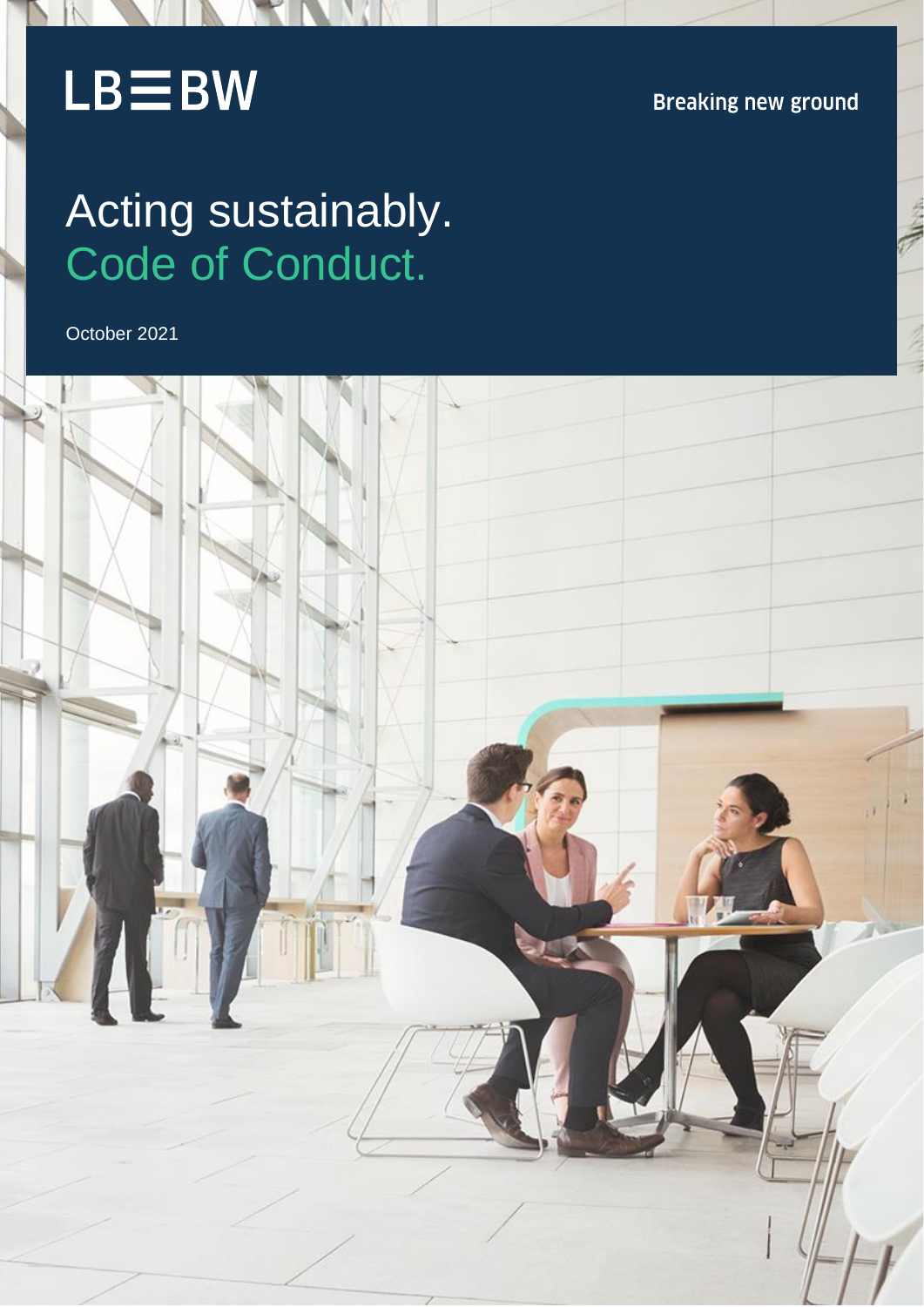## **Content**

| <b>About this report</b>                                               | 2  |
|------------------------------------------------------------------------|----|
| Foreword by the Chairman of the Board of Management                    | 3  |
| <b>Integrity and Responsibility</b>                                    | 5  |
| Integrity                                                              | 6  |
| <b>Respect and Tolerance</b>                                           | 7  |
| Dealing with employees                                                 | 8  |
| Dealing with Conflicts of Interest                                     | 8  |
| Dealing with Customers and Business Partners                           | 9  |
| Anti-Corruption                                                        | 9  |
| Fraud Prevention, Money Laundering, Financial Sanctions, and Embargoes | 10 |
| Inducements, Gifts, and Invitations                                    | 10 |
| Antitrust Law and Competition Law                                      | 11 |
| <b>Accounting and Financial Reporting</b>                              | 11 |
| <b>Trust</b>                                                           | 12 |
| <b>Data Protection</b>                                                 | 13 |
| <b>Information Protection</b>                                          | 13 |
| Dealing with insider knowledge                                         | 14 |
| Dealing with company property                                          | 14 |
| <b>Social Responsibility</b>                                           | 15 |
| Sustainability                                                         | 16 |
| Health and occupational safety                                         | 17 |
| <b>Ensuring Compliance</b>                                             | 18 |
| <b>Compliance Training</b>                                             | 19 |
| Whistleblowing system                                                  | 19 |
| <b>Up close</b>                                                        | 20 |
| Contact persons                                                        | 23 |
| Publishing information                                                 | 24 |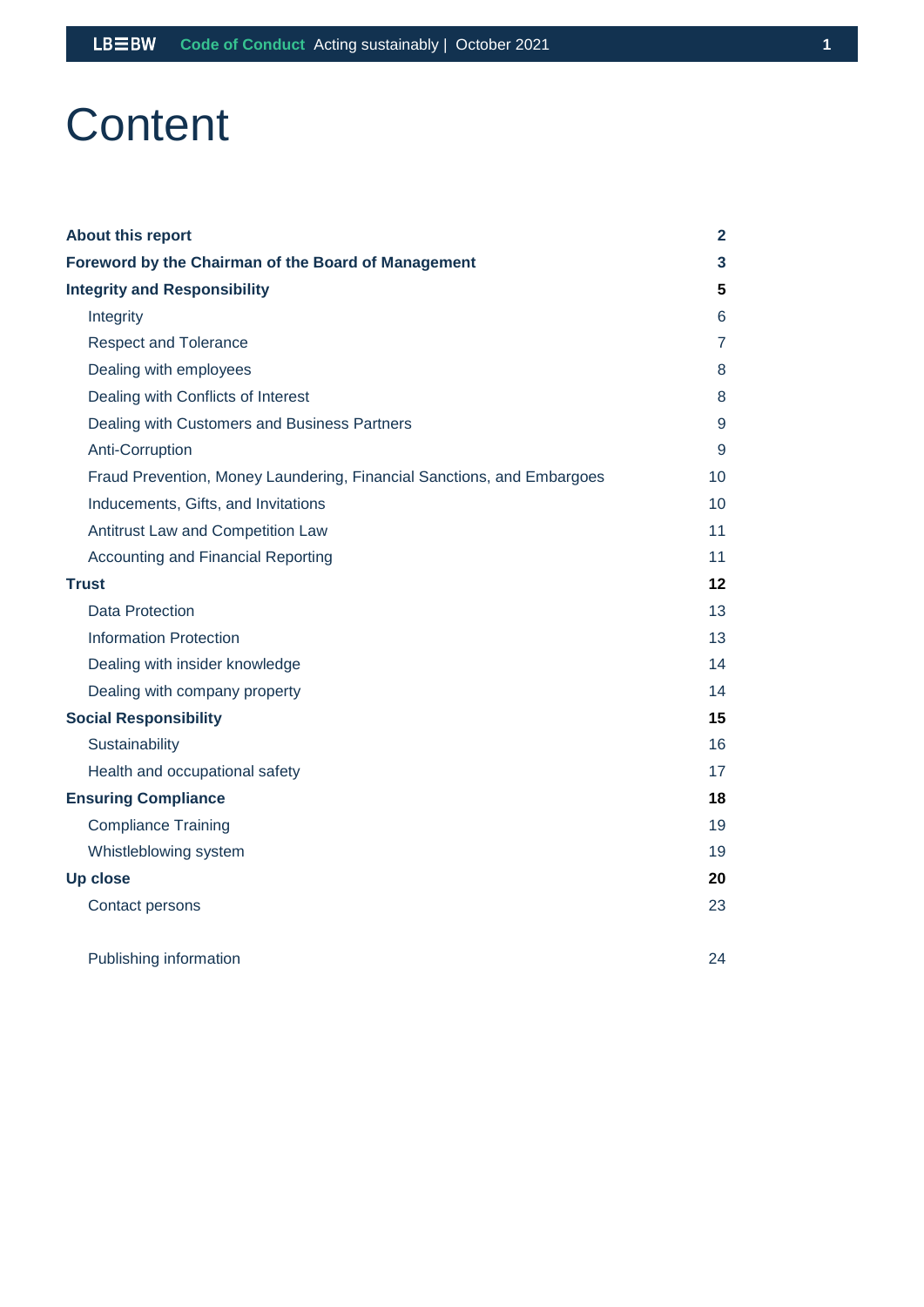### <span id="page-2-0"></span>About this report



The Code of Conduct establishes standards of behavior and ethics for LBBW and its subsidiaries.

The Code of Conduct provides us with an overview of important regulations that help us with legal and ethical issues. It guides us in dealing with our customers, business partners, employees and society (the public) by laying out policies, principles, and values that govern the behavior of all employees throughout the Group.

The Code of Conduct applies to all divisions of LBBW, to the members of the Board of Managing Directors, as well as to employees at every level of LBBW and its subsidiaries worldwide. It is important that all of us put the Code into practice every day in order to live up to our high standards of responsible and lawful conduct. Honest and ethical conduct that sets an example for others must be perfectly natural for every one of us.

The Code cannot encompass every imaginable business-related occurrence and issue. Therefore, it is essential for us all to feel a commitment to both the words and the spirit of the Code, allowing ourselves to be guided by behavior that is not only legally permitted but also morally dictated. It is not a stand-alone legal rule but a not exhaustive collection of rules to be followed on the basis of existing legal sources from within and without LBBW (e.g. laws, directives, work instructions, labor contracts, etc.).

The Code is not only important because it contains legal references, but it also has serious economic impact. Over the long term, LBBW will be competitive only if it fulfills its responsibility to its customers, shareholders, competitors, business associates, supervisory authorities and, not least of all, to its own employees.

We promote an open, trusting and transparent "risk culture". We define the term "risk culture" as the totality of standards, attitudes, and behaviors at LBBW that relate equally to risk awareness, risk appetite, risk management and controls.

We attach great importance to transparency. We want to learn from mistakes; improvements are openly discussed and implemented. Recognizing errors in good time and acknowledging them is an important requirement for this. Proper conduct in our everyday work is ensured by the ensured by considering/following of risk principles and our Code of Conduct. This has a positive impact on our risk culture. Both our long-term business success and our competitive focus are based on trust, reliability, and integrity. Therefore, the values set forth in this Code and the unconditional compliance with all statutory provisions create the foundations of sustainable corporate governance. It is the duty of each and every one of us to hold up these values. In terms of content LBBW is very closely aligned with the spirit of the German Corporate Governance Code (GCGC). The GCGC is a set of essential regulations governing the management and monitoring of German listed companies and contains recommendations on good corporate governance. We follow the standards established in the Public Corporate Governance Code of the State of Baden-Württemberg.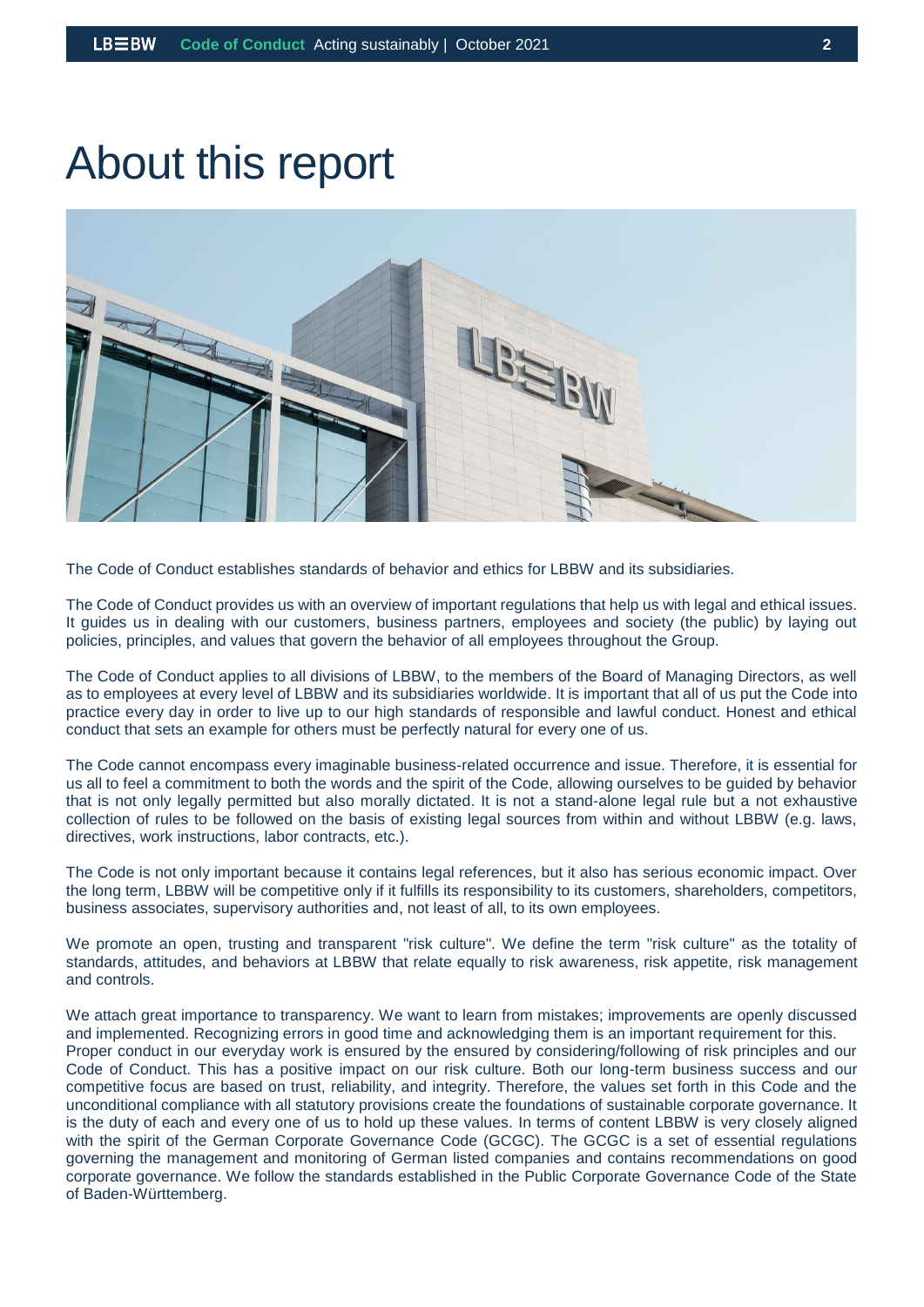## <span id="page-3-0"></span>Foreword by the Chairman of the Board of Management

The Code of Conduct serves as a guide to our employees by establishing standards of proper behavior.

Rainer Neske, Chairman of the Board of Managing Directors of Landesbank Baden-Württemberg



#### Dear colleagues,

The banking industry and society are undergoing a period of rapid change and extreme uncertainty. We need to be adaptable and innovative in order to hold our ground in this competitive environment and fulfill our demands of process excellence and quality.

That is why agility is one of our bank's strategic thrusts. At the same time, however, we have to comply with a multitude of laws, rules, and regulatory requirements. Moreover, society expects us to adhere to basic values and standards.

With the tension created by these goals, the Code of Conduct serves an important purpose. It serves as a guide to our employees by establishing standards of proper behavior and helps them deal with conflicts of interest. Thus, the Code of Conduct enables us to remain agile by laying boundaries within which each employee can act responsibly on his or her own. That is because we desire to work non-bureaucratic – but obey the law. We desire to fulfill our customers' requirements – but do so properly. We want to manage risks – and we do so responsibly. We desire to do business – but not at any cost.

This requires that we consider our values and our attitude – a prerequisite for dealing with risks. The »three lines of defense« model is designed to serve this purpose. It divides the corporate functions into three separate lines of defense and thus forms the basis for systematic risk management. At LBBW, this model provides us with clear responsibilities and accountability.

The Code of Conduct provides us with highly practical assistance for doing that by outlining our bank's most important principles in a form that is well organized, clear and understandable. In this way, it condenses the barely comprehensible and extremely complex rules and regulations into proportions that we can work with on a daily basis.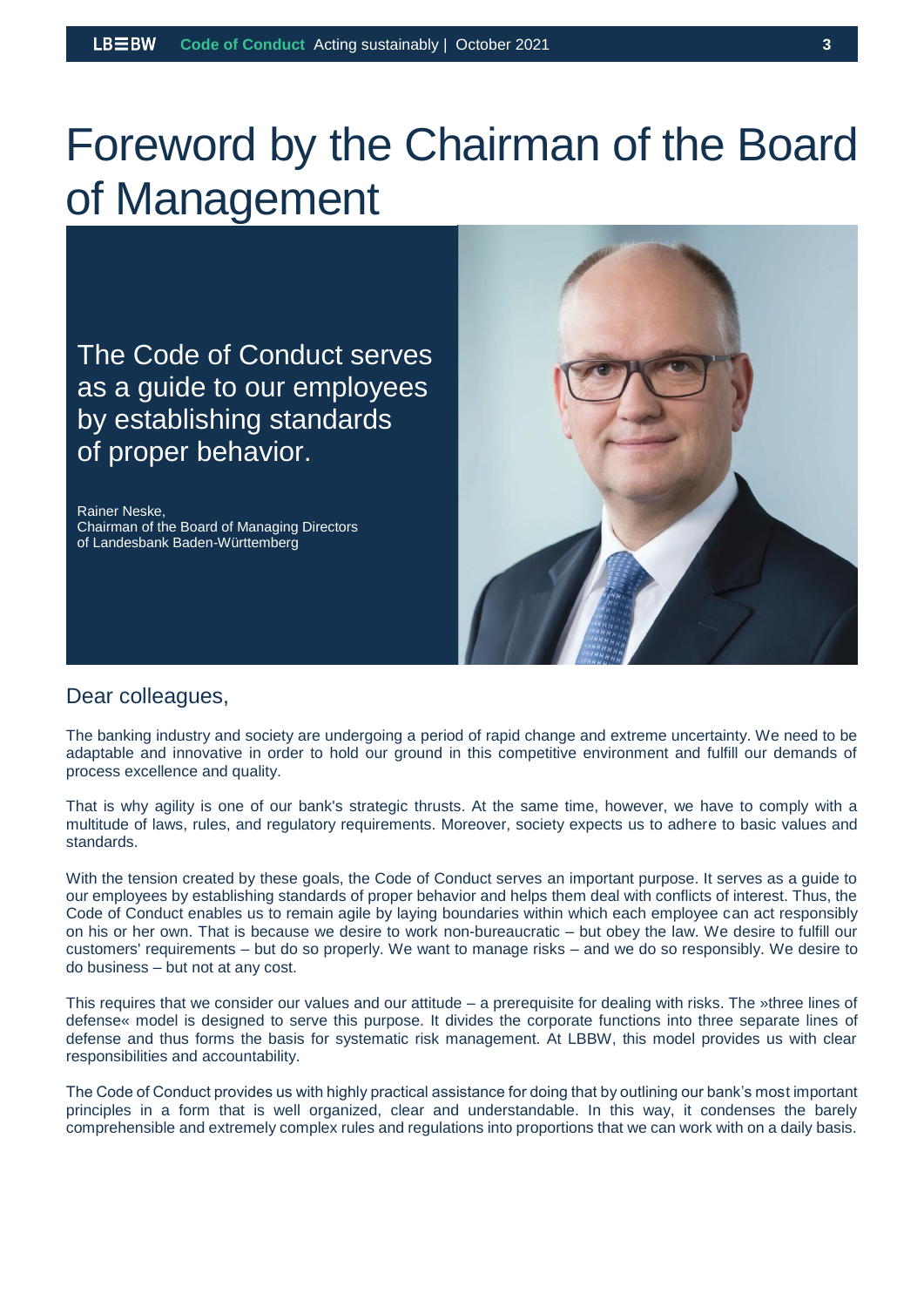Therefore, please familiarize yourself with our updated and expanded Code of Conduct on the following pages, and follow it in your daily work. In doing so, you will be safeguarding our bank, our customers, and – not least of all – yourself.

Yours sincerely,

WRW NA

Rainer Neske Chairman of the Board of Managing Directors of Landesbank Baden-Württemberg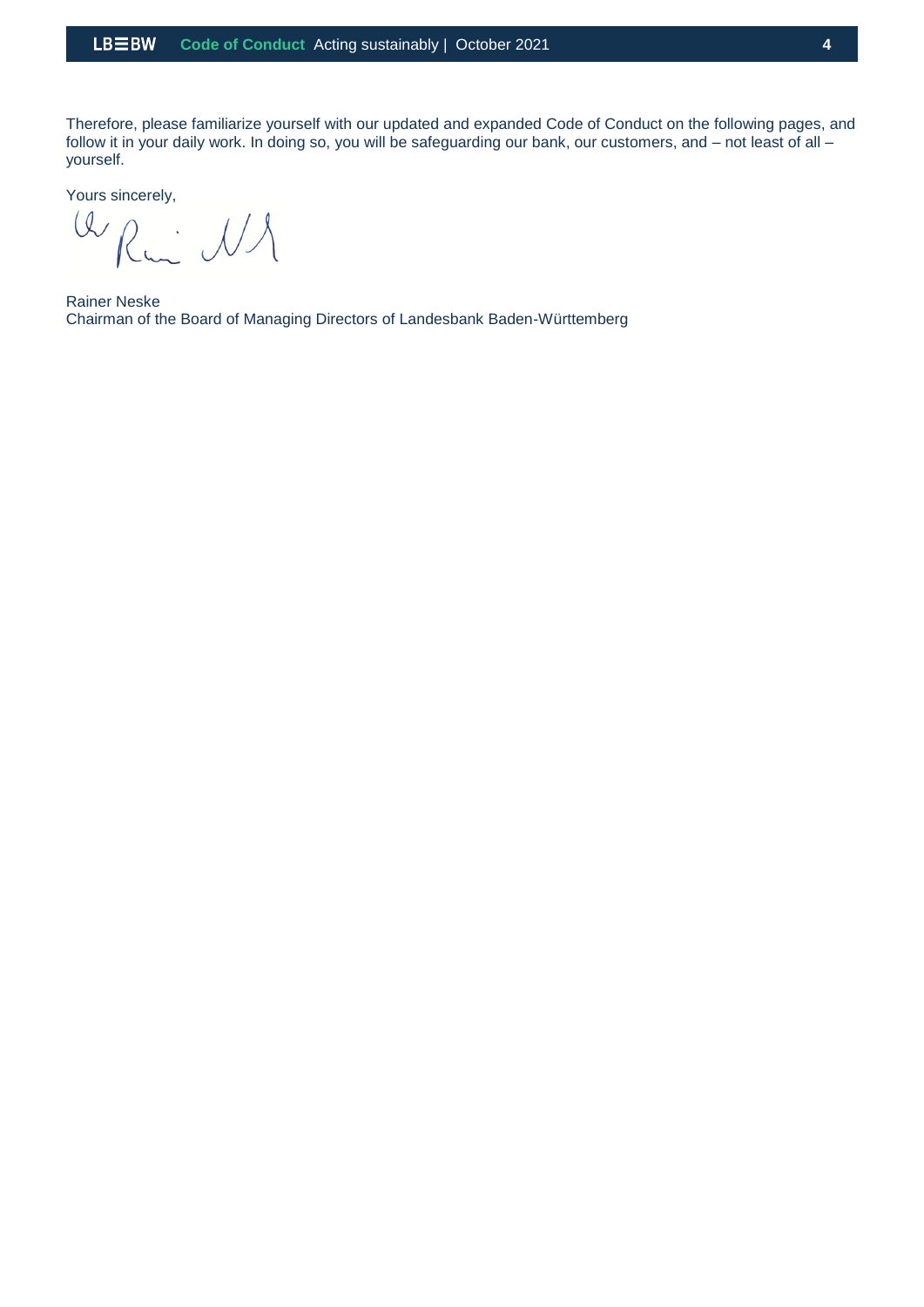# **01**

# <span id="page-5-0"></span>Integrity and Responsibility

»To be a man is, precisely, to be responsible.«

\_\_\_\_\_\_\_\_\_\_\_\_\_\_\_\_\_\_\_\_\_\_\_\_\_\_\_\_\_\_\_\_\_\_\_\_\_\_\_\_

Antoine de Saint-Exupéry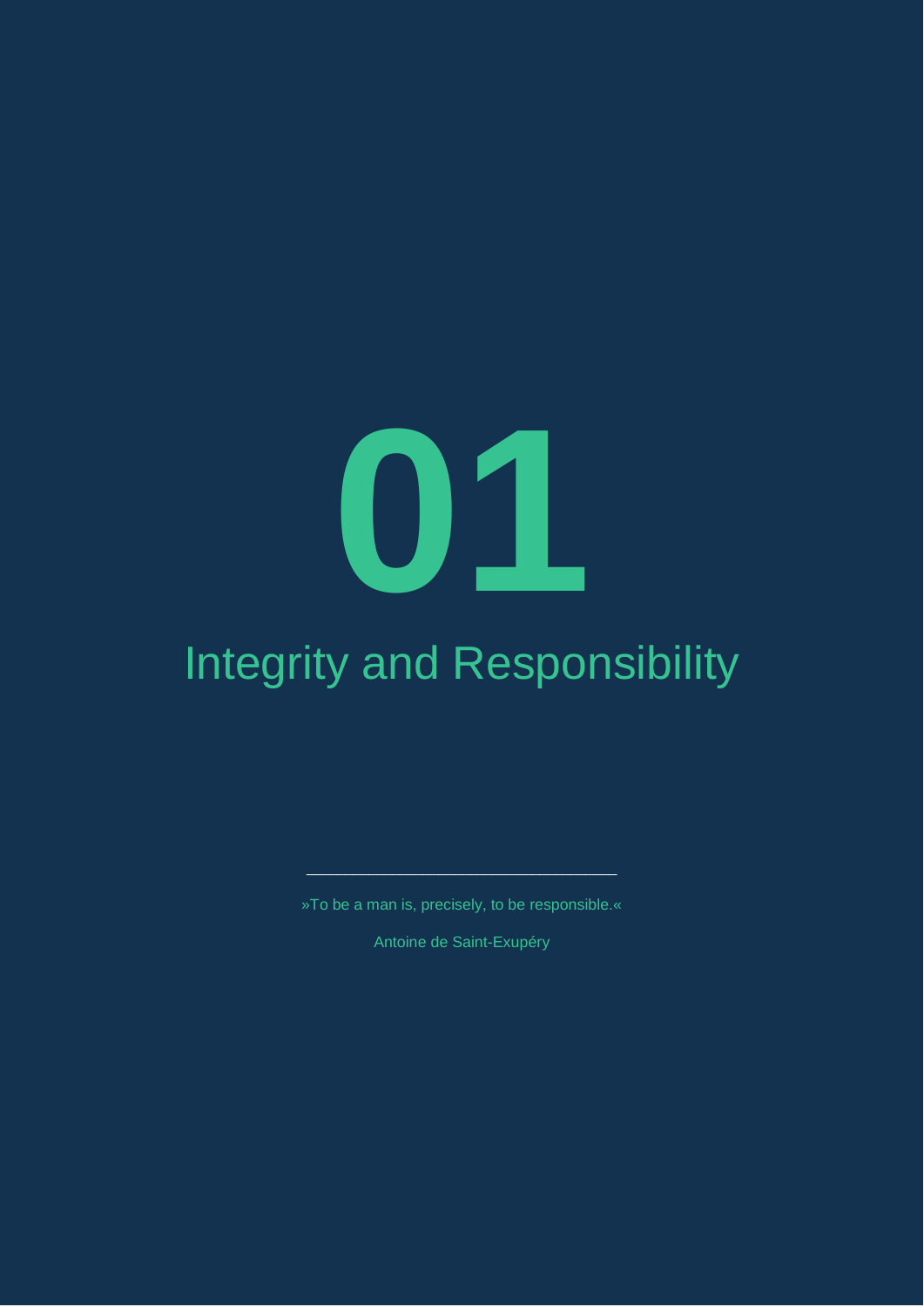#### <span id="page-6-0"></span>**Integrity**

#### *»We believe in the rule of law.«*

This is the basis for working together in a spirit of trust and partnership.

Conduct with integrity is the basic prerequisite for cooperation based on trust and partnership. We obey applicable laws and internal company regulations, thus protecting the company and ourselves from damage or loss. LBBW trains and encourages its employees to act responsibly and in accordance with existing statutory regulations, instructions, directives, legal frameworks, and local requirements. Employees who have any questions or concerns about ethical conduct may contact the group compliance<sup>1</sup> and/or human resources divisions.

Violations of applicable law can cause serious damage: fines, claims for compensation, sanctions, and a tarnished reputation. That goes for LBBW worldwide as well as for all our employees.

Employees who commit a violation or breach of their contractual obligations should expect consequences, including disciplinary action.

We remain aware of possible consequences for LBBW when conducting ourselves outside our duties for LBBW. This is because certain rules, such as confidentiality obligations, do not end when we leave the office, but also because of activities on social media and other statements made on the Internet.

1 In this case, Group Compliance or the corresponding compliance unit in your company or branch is always meant.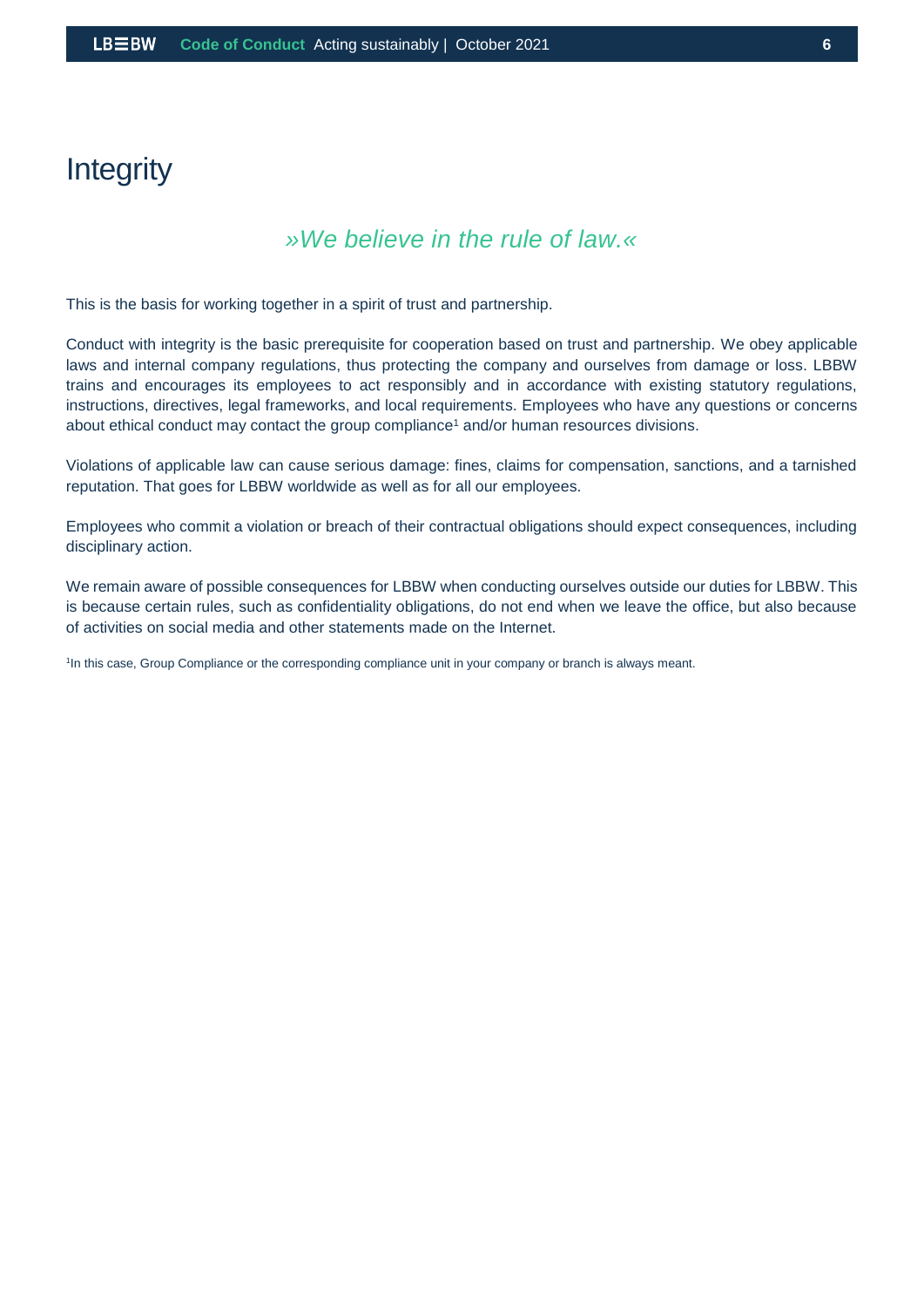#### <span id="page-7-0"></span>Respect and Tolerance

#### *»We protect human rights and behave in a manner that shows tolerance, fairness, and respect.«*

Respect, tolerance and equal opportunities characterize the standards for the working environment at LBBW. LBBW recognizes the United Nations' Universal Declaration of Human Rights as applicable to all people around the world and expects its contract partners to do the same.

As a signatory to the United Nations' Global Compact<sup>2</sup>, LBBW supports the protection of international human rights and ensures that we are not complicit in human rights violations.

Special significance is given to protecting universal human rights as well as safeguarding the fundamental rights of labor (ILO Core Labor Standards<sup>3</sup>). We will regularly report on measures being taken by us to prevent forced labor, slavery, and human trafficking within our company and our supply chain.<sup>4</sup>

By doing so, we will ensure responsible and just corporate governance around the world.

We also expect our customers and business partners to adhere to the above values named. Any form of discrimination or bias within LBBW or in relations with employees, customers, business partners, suppliers, or other individuals will not be accepted. In particular, this applies to discrimination or bias based on race, gender, origin, age, religion, disability, marital status, sexual orientation, or citizenship.

We do not tolerate any subversive statements or efforts of organizations that do not respect the above named values. We refuse to work with such organizations or groups of individuals.

- <sup>2</sup>https://www.globalcompact.de/de/ueber-uns/dgcn-ungc.php?navid=539859539859#anchor\_13c756dc\_Accordion-1-Menschenrechte
- <sup>3</sup>http://www.ilo.org/berlin/arbeits-und-standards/kernarbeitsnormen/lang--de/index.html
- 4 Cf. »UK Modern Slavery Act 2015«, http://services.parliament.uk/bills/2014-15/modernslavery.html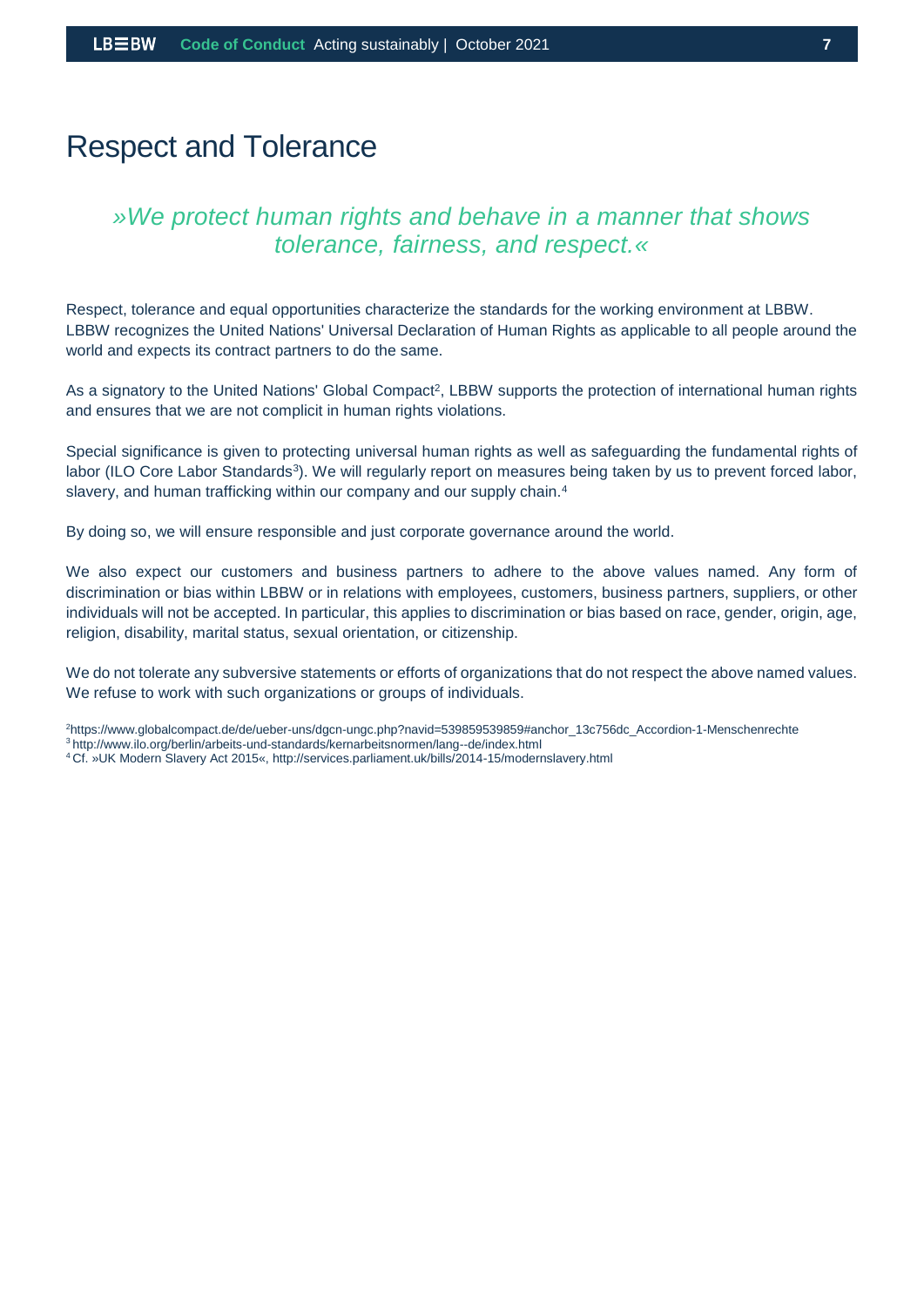#### <span id="page-8-0"></span>Dealing with employees

#### *»We treat one another with respect and appreciation.«*

We show regard for the rights and interests of employees.

Our cooperation should be characterized by mutual respect and appreciation. We succeed in this when we show consideration for one another.

We appreciate and acknowledge the right of all employees to be actively represented by an employee representative body, such as the Staff Council or a representative for disabled employees. Trustworthy and fair conduct is the basis of constructive teamwork.

LBBW also offers its employees various options, flexible work hours and child care, for example, for achieving a work-life balance.

Our executives give us guidance and security by setting the example through their conduct.

They encourage us to think, act, and make decisions on our own.

Together, we set clear, ambitious, and realistic goals. We communicate openly and honestly.

We treat one another with fairness and as partners – even during conflicts.

We must all work together to create a friendly work environment.

#### <span id="page-8-1"></span>Dealing with Conflicts of Interest

#### *»We place value on dealing with conflicting interests openly.«*

Conflicts of interest can occur in numerous situations related to the banking business. Within LBBW, the appropriate means of handling them is by taking organizational precautions.

By dealing with conflicting interests properly, we protect our customers and our reputation, but we also safe-guard LBBW's assets, both tangible and intangible.

Should it not be possible to avoid conflicts of interest, we disclose them and ensure they are dealt with responsibility and appropriateness in the interest of our customers and employees.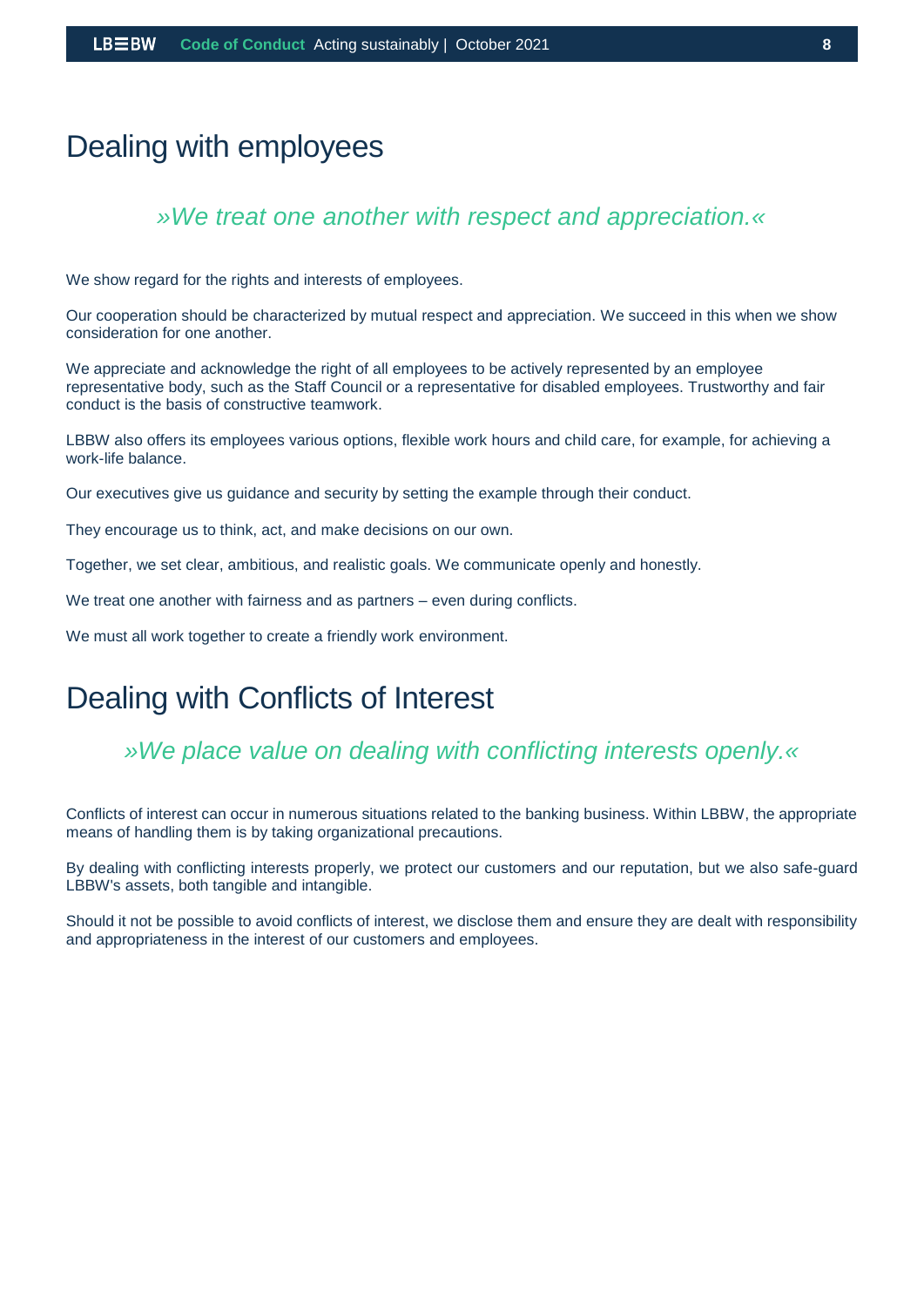#### <span id="page-9-0"></span>Dealing with Customers and Business Partners

#### *»We bear responsibility for our customers – worldwide.«*

We work with our customers and business partners honestly, appreciatively, and respectfully, and we naturally expect the same in return.

We do not enter into business relationships with partners who obviously violate laws or international conventions, conceal their true identity or ownership structure, engage in money laundering, or fund terrorism.

#### <span id="page-9-1"></span>Anti-Corruption

#### *»We do not tolerate corrupt or unprofessional behavior and consistently reject any and all forms of bribery.«*

Our desire is to impress and achieve success through first-rate quality and value in our services – never by using unfair means.

In our company, we tolerate neither the giving nor the taking of bribes. Even the appearance of corruption must be avoided under any circumstances.

In its business activities, LBBW does not accept any actions that conflict with the principles of tax compliance and fair taxation.

We want to make appropriate business decisions at all times.

None of us is permitted to take advantage of the company's connections for his or her own benefit or the benefit of others. In questionable or uncertain situations, we immediately contact our supervisors or the compliance division.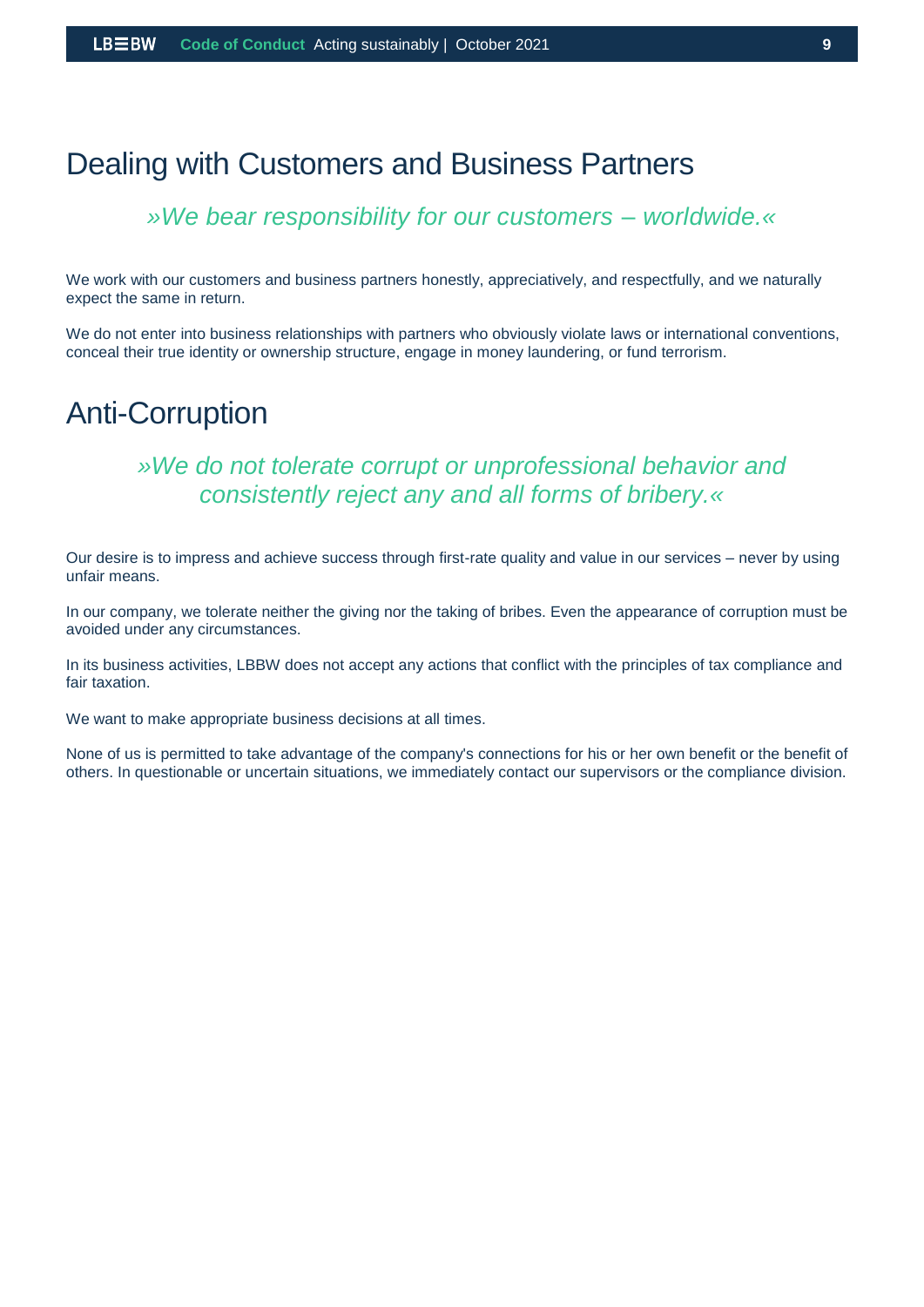#### <span id="page-10-0"></span>Fraud Prevention, Money Laundering, Financial Sanctions, and Embargoes

#### *»We want to fulfill our ambition of acting properly and dutifully at all times.«*

We do not tolerate any kind of criminal acts that may lead to the endangerment of the Institute's assets. We consistently avoid violations of financial sanctions and embargo regulations, and we at all times adhere to all requirements that both protect us as employees and LBBW from negative consequences. Acting with honesty must be natural for us all.

We report suspected cases of money laundering and other criminal acts to the Central Unit of the compliance division, which investigates them diligently and systematically.

We prevent the exploitation of the financial system for purposes of money laundering and terrorism financing by always acting lawfully, dutifully, and properly.

Individuals violating these obligations may be subject to criminal prosecution as well as civil and disciplinary action.

#### <span id="page-10-1"></span>Inducements, Gifts, and Invitations

#### *»We make business decisions objectively and independently.«*

Gifts and other inducements that influence or even appear to influence proper business decisions must not be accepted by us or third parties we have hired. Conversely, we do not promise or grant such gifts or inducements to third parties.

In situations involving a conflict, we must always ask ourselves whether a benefit, gift, or invitation comes with obligations and what consequences accepting the benefit will have.

We observe the internal rules on accepting and giving inducements and gifts and contact the compliance division if we have any concerns.

As a matter of principle, LBBW does not make donations to political parties, politicians or governments.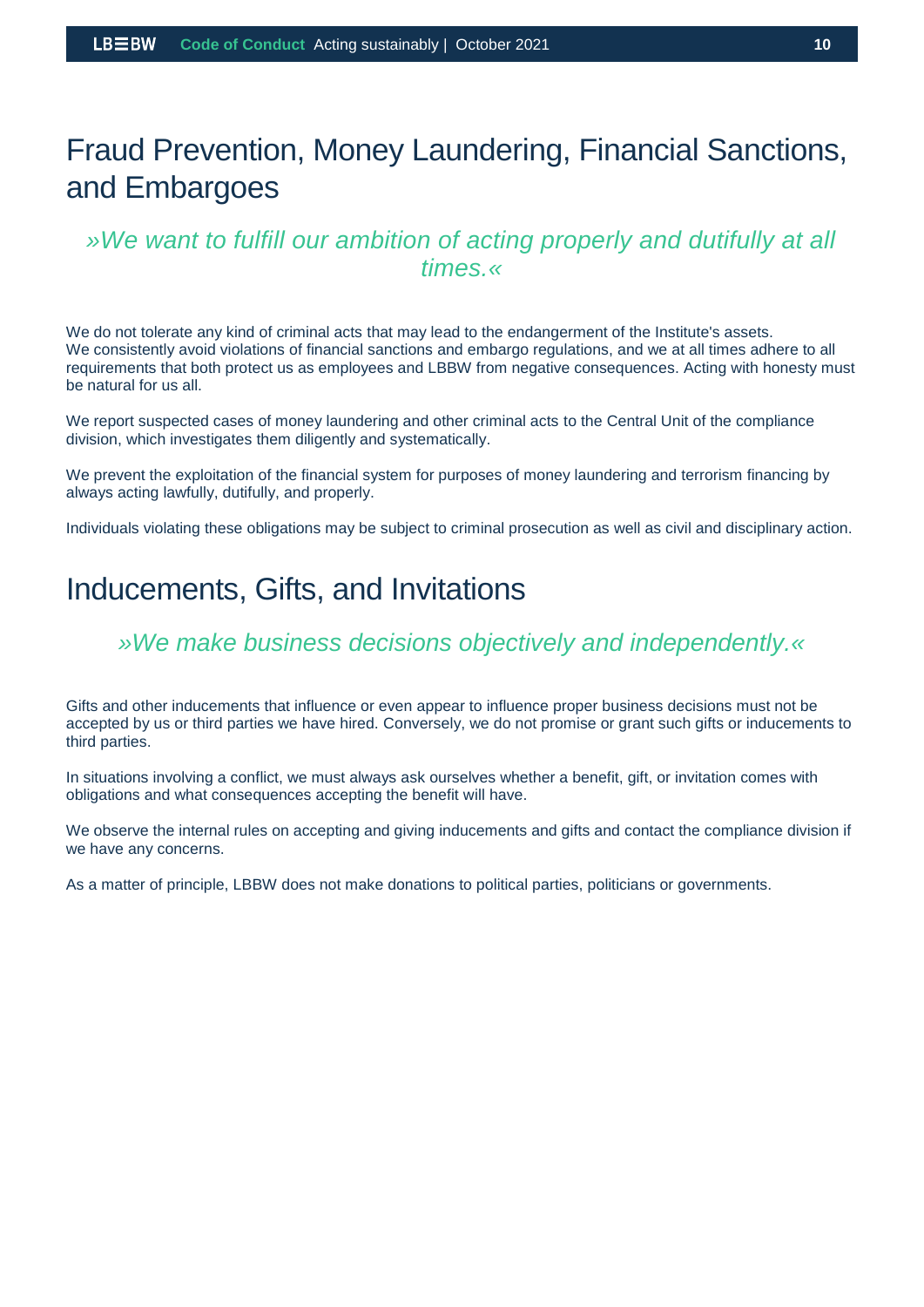#### <span id="page-11-0"></span>Antitrust Law and Competition Law

#### *»We pursue our business objectives fair considering the legal framework set.«*

Our declared aim is to prevent anti-competitive behavior by market participants towards other competitors and customers by not entering into anti-competitive agreements with market participants. For example, we do not enter into any agreements with competitors, either explicitly or implicitly, regarding prices, charges, fees, interest rates, commissions or other price components.

Participation in association meetings in which competitors also take part is not prohibited per se, but participation in such an association meeting increases the potential risk of an infringement of antitrust law. Therefore, we strictly adhere to the antitrust law provisions for dealing with the most important antitrust law principles, e.g. through strict documentation requirements.

#### <span id="page-11-1"></span>Accounting and Financial Reporting

#### *»We comply with the statutory regulations on proper bookkeeping and accounting.«*

As an international commercial bank, we place extreme importance on the trust of our customers and business partners. Transparency, openness, and reliability are the basis of their confidence in our global activities.

We comply with legal standards of accounting and bookkeeping. By meeting the most current legal and regulatory requirements, we give the principles our full consideration.

Our accounting, financial reporting, and regulatory reporting are precise and compliant.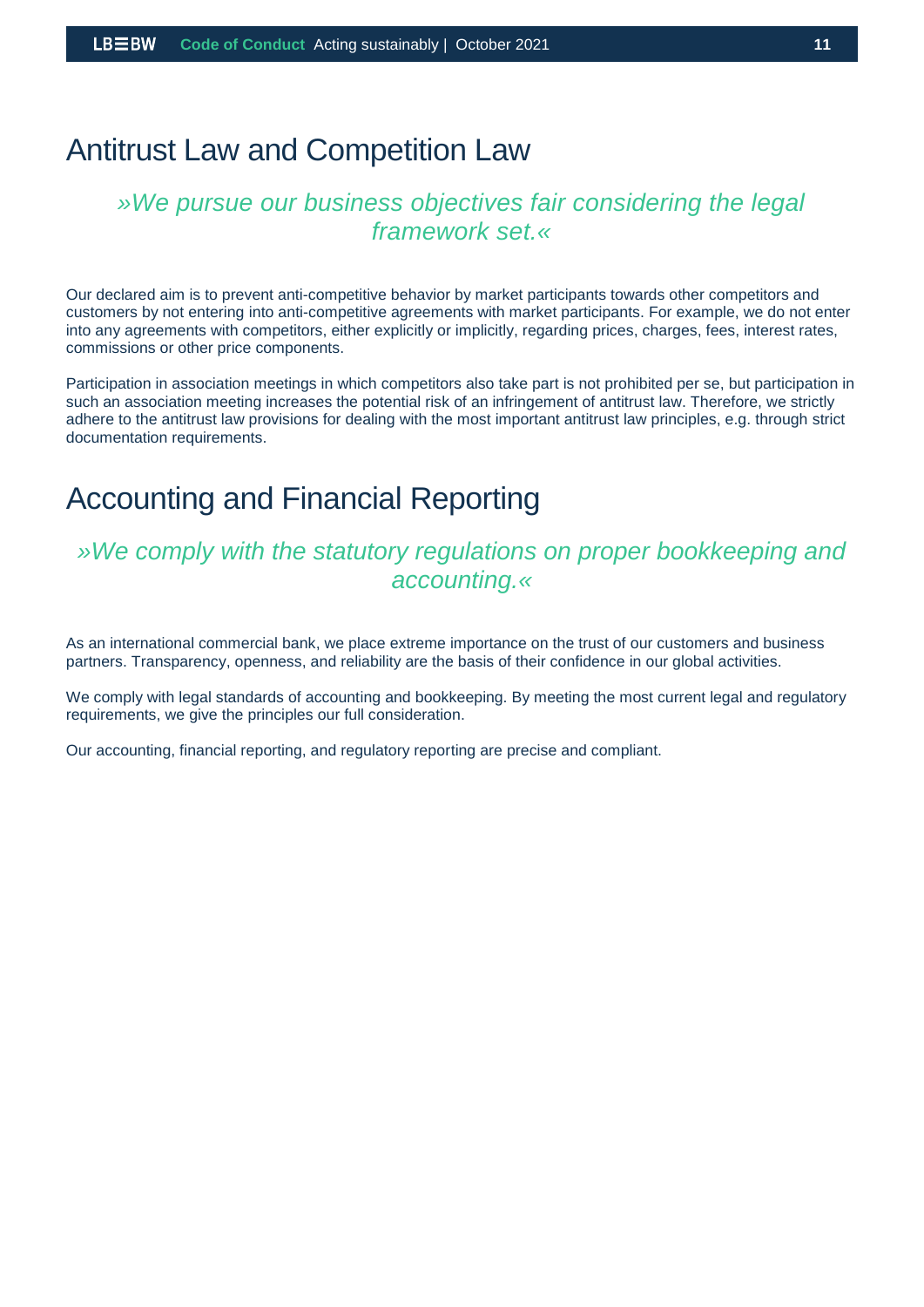

<span id="page-12-0"></span>»Nothing can strengthen a person more than the trust placed in him.«

 $\sim$  0.000  $\sim$  0.000  $\sim$  0.000  $\sim$  0.000  $\sim$  0.000  $\sim$  0.000  $\sim$  0.000  $\sim$  0.000  $\sim$  0.000  $\sim$  0.000  $\sim$  0.000  $\sim$  0.000  $\sim$  0.000  $\sim$  0.000  $\sim$  0.000  $\sim$  0.000  $\sim$  0.000  $\sim$  0.000  $\sim$  0.000  $\sim$  0.000

Paul Claudel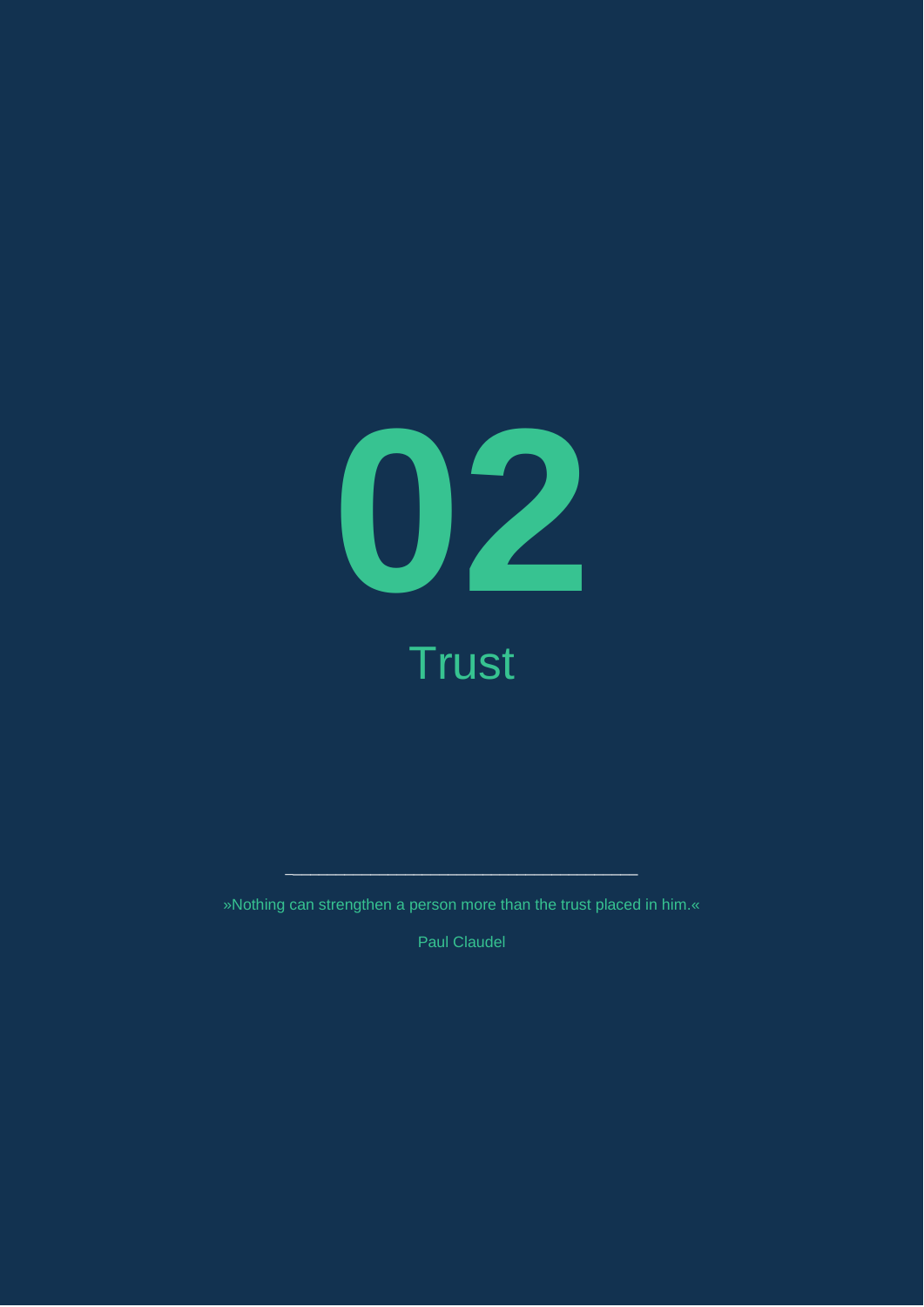#### <span id="page-13-0"></span>Data Protection

#### *»We protect personal information.«*

We give the highest priority to protecting the personal data of customers, employees, and business partners. We collect, process, and use personal information only to the extent allowed by laws, regulations, and our internal rules and policies. We comply with all data protection regulations and protect confidential information and documents.

The data protection officer acts independently and without instructions. His tasks result from the European General Data Protection Regulation (GDPR). Among other things, he is responsible for checking compliance with the GDPR and other data protection regulations and acts as a contact person for all data protection issues for customers and employees.

#### <span id="page-13-1"></span>Information Protection

#### *»We undertake to ensure the confidentiality of sensitive information at all times.«*

We are obligated to maintain the secrecy of business and trade secrets as well as any other sensitive, non-public information entrusted to us as part of our business activities or to which we otherwise become privy.

We safeguard and respect the business and trade secrets of other companies and the intellectual property of our competitors and business partners, and use them only with their express permission or to the extent per-mitted by law.

In addition, we undertake to protect our intellectual property rights, such as patents and brands, as well as our know how.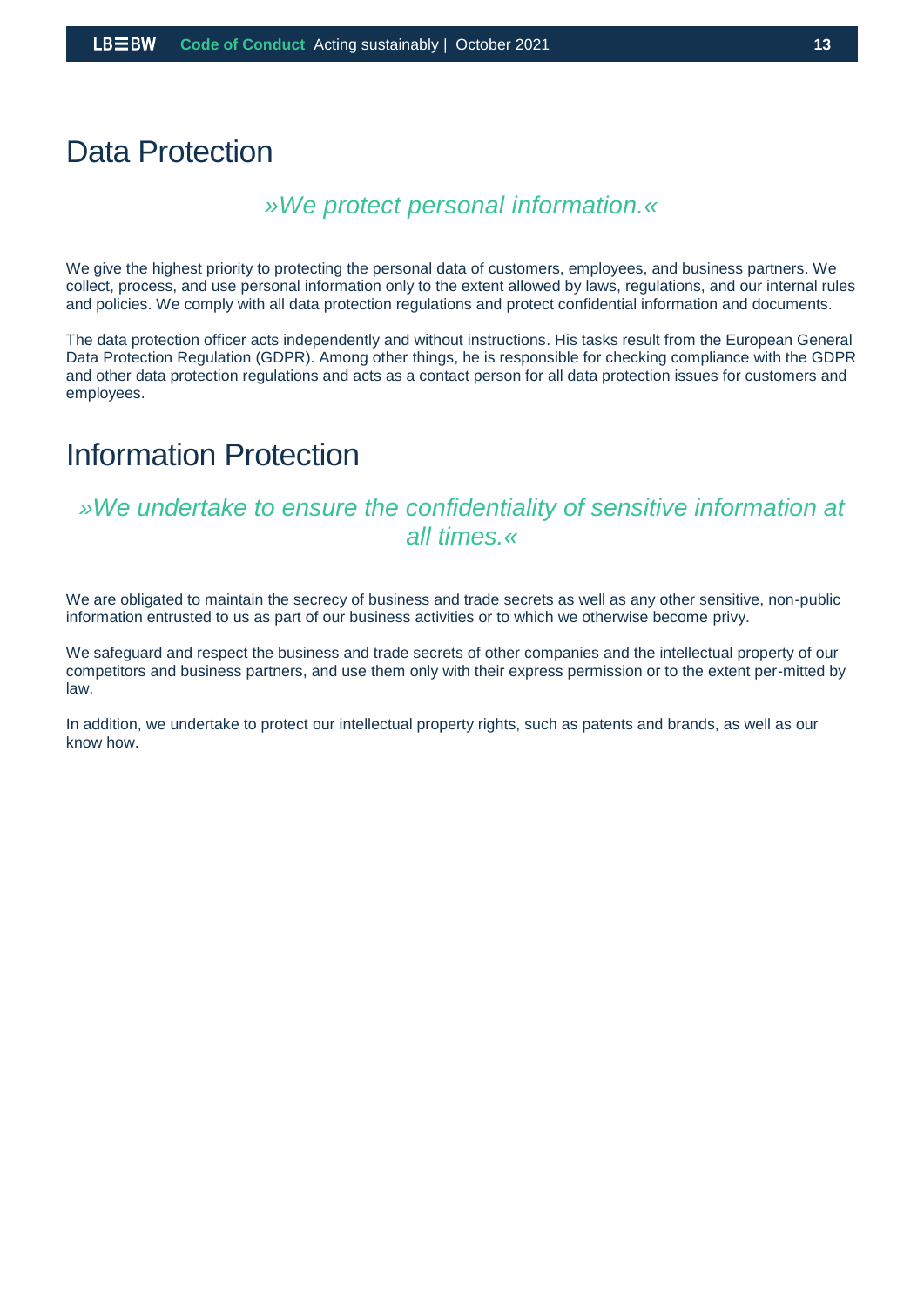#### <span id="page-14-0"></span>Dealing with insider knowledge

#### *»We reject all forms of insider trading.«*

If we obtain specific, confidential, and non-public information about customers or LBBW, this information issubject to special secrecy and treated as strictly confidential.

The misuse of insider information is subject to prosecution. It is prohibited by law to sell, buy or recommend the purchase or sale of financial instruments using inside information.

Inside knowledge may not be exploited for personal interests, for the advantage of LBBW or for the benefit of third parties.

We commit to act in compliance with regulations and adhere to the principles of personal account dealings by employees by having all employees of LBBW sign a declaration of compliance at the start of their employment and observe its provisions.

#### <span id="page-14-1"></span>Dealing with company property

#### *»We handle company property carefully.«*

We handle LBBW's property and assets with care.

Above all, this also includes taking care of work-related materials and equipment. We use them gently, always protecting them from theft or damage and following all internal rules.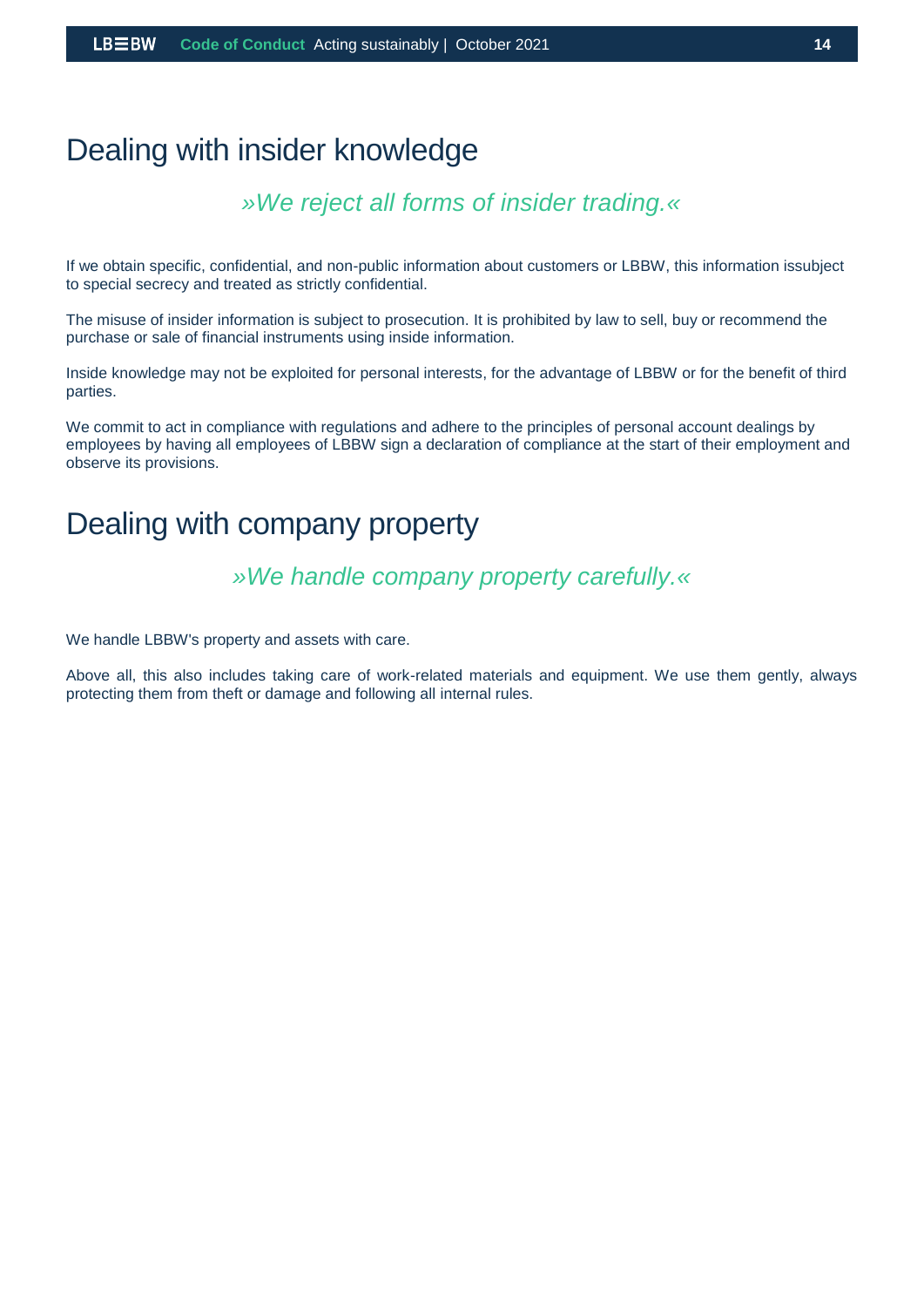# <span id="page-15-0"></span>**03** Social Responsibility

»We are not only responsible for what we do, but also for what we do not do.«

\_\_\_\_\_\_\_\_\_\_\_\_\_\_\_\_\_\_\_\_\_\_\_\_\_\_\_\_\_\_\_\_\_\_\_\_\_\_\_\_

Jean Baptiste Molière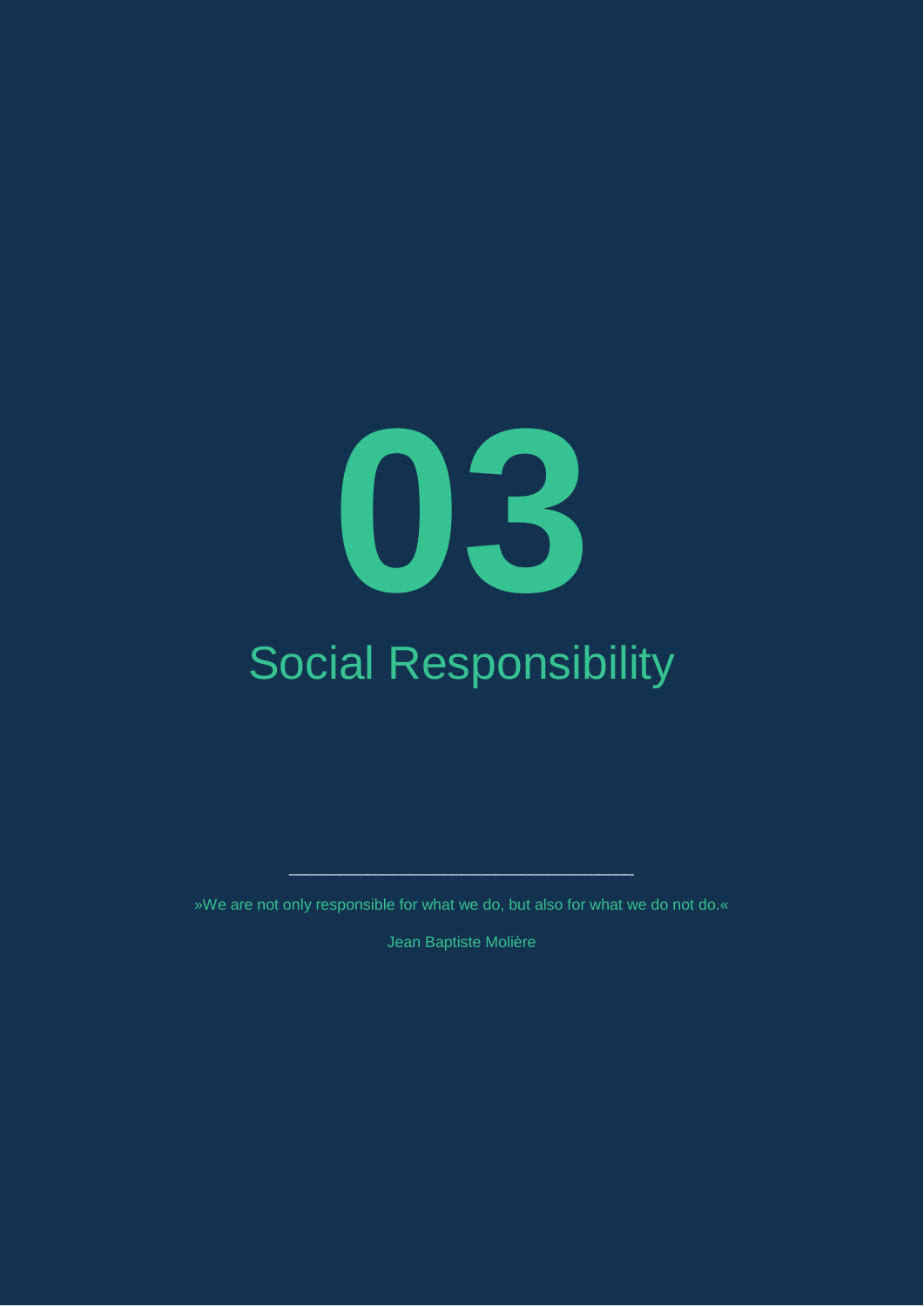#### <span id="page-16-0"></span>**Sustainability**

#### *»We think and act with the future in mind.«*

Our goal is to consistently contribute to viable, economically, ecologically and socially responsible development within the scope of our banking business and to shape the future in a sustainable manner. Sustainability is therefore an integral part of our corporate strategy and business policies.

The sustainability policy and goals, as well as the associated principles and guidelines for their implementation, provide us with a binding framework for responsible action, thus creating the basis for sustainable corporate governance. In August 2019, LBBW became the first German universal bank to sign the Principles for Responsible Banking (PRB) – a new voluntary initiative for responsible banking.

We support our clients in the transformation towards more sustainable business models. Sustainability rules and ethical responsibility at LBBW are also guiding principles for evaluating business relationships and assessing and carrying out business transactions.

We offer our customers quality products and services. We add value to society with our sustainable products and services and support projects and initiatives in the fields of art and culture, education and training, and nature conservation and environmental education. Being economically successful also requires taking ecological action. We therefore aim to make our business as eco-friendly as possible while conserving resources. We work consistently to improve our environmental footprint, addressing both the ecological and the economic cost of resource consumption.

<span id="page-16-1"></span>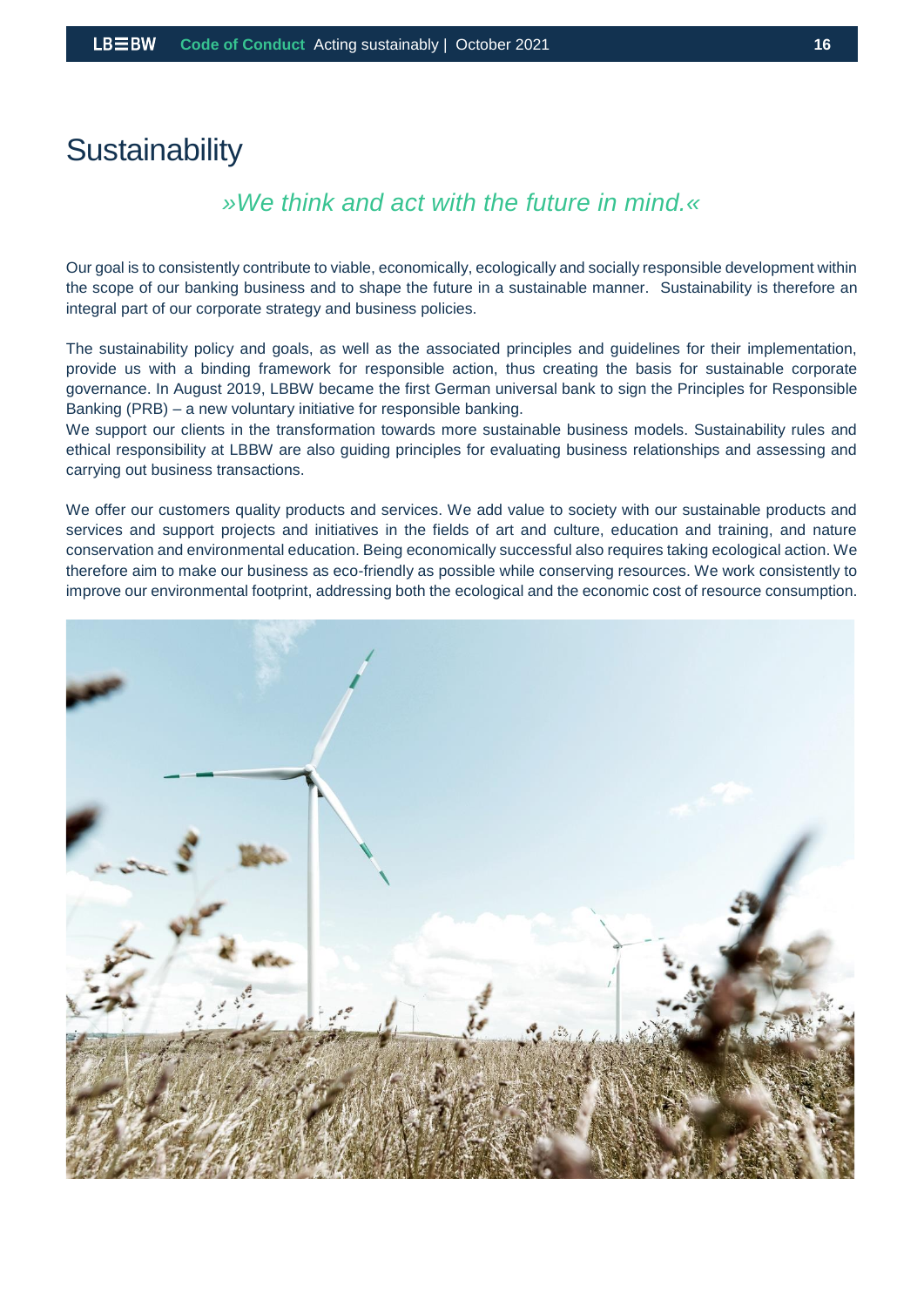#### Health and occupational safety

#### *»We promote the health of our employees and create a safe working environment.«*

We are committed to the corporate goal of maintaining and, as far as possible, promoting the health of our workforce. Pursuing this goal is part of our leadership responsibility.

The company medical service and the social services unit, combined in the Health Management department, are the experts in implementing this goal. Under the leadership of the head company doctor, the Bank offers a wide range of opportunities to strengthen personal health individually and maintain it in the long term (behavioral prevention). In addition, LBBW supports the "Sport und Freizeitclub e.V."

Occupational health and occupational safety jointly follow the above-mentioned corporate objective. They are expressed in the form of strategic workplace safety objectives such as safe, ergonomic, and performance-enhancing design of workstations at LBBW (environmental improvements), consistent compliance with all workplace safety regulations within the company, and development or establishment of a corporate culture of prevention. We all make our own responsible contribution to both relationship and behavioral prevention.

Optimizing the conditions in the workplace is a key focus on the path toward reaching this ambitious goal. LBBW places extreme importance on ensuring workplace safety in accordance with the latest scientific knowledge by continuously improving its working environment.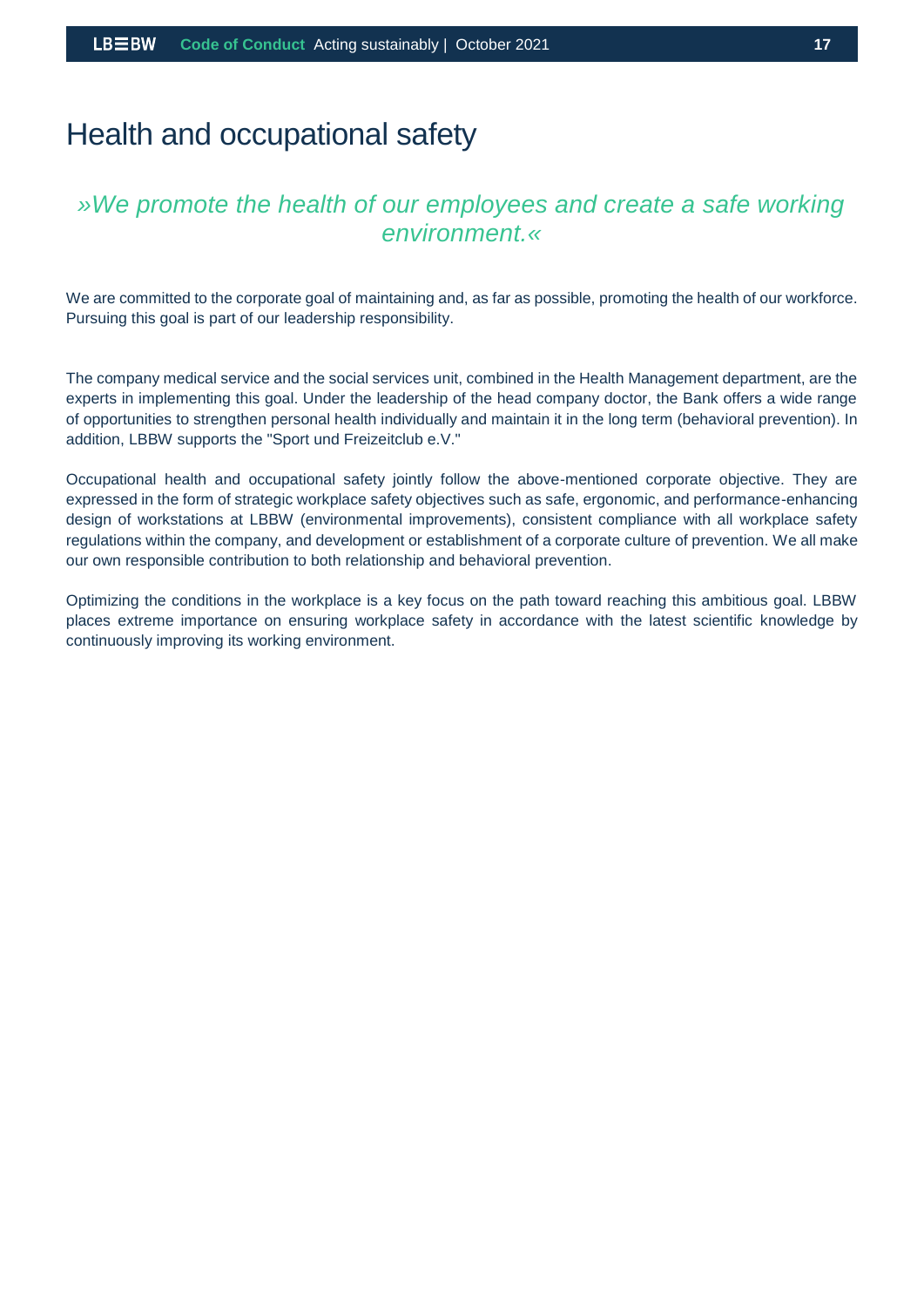# **04**

# <span id="page-18-0"></span>Ensuring Compliance

»It is not enough to possess knowledge; one must also apply it. It is not enough to want something; one must also take action.«

\_\_\_\_\_\_\_\_\_\_\_\_\_\_\_\_\_\_\_\_\_\_\_\_\_\_\_\_\_\_\_\_\_\_\_\_\_\_\_\_

Johann Wolfgang von Goethe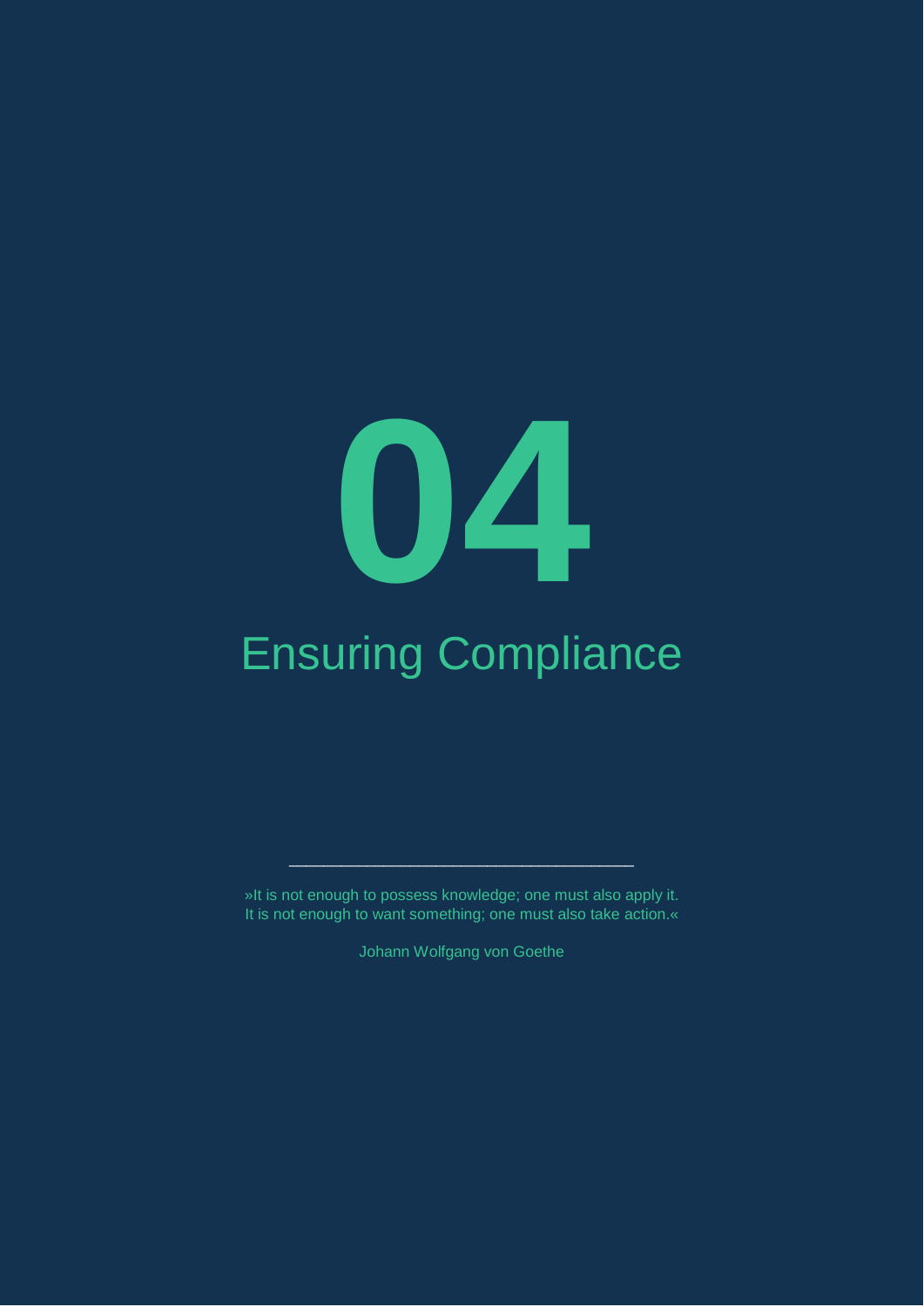#### <span id="page-19-0"></span>Compliance Training

#### *»We take part in regular training on the subjects of compliance and the Code of Conduct.«*

To familiarize all its employees with the guidelines and principles laid out in the Code of Conduct and regularly remind them of those precepts, LBBW conducts compliance training on a recurring basis. The training provides information about the contents of the Code and the legal regulations to which they must adhere.

We commit ourselves to undergoing any compliance training deemed mandatory for us. Specially developed compliance training seminars using various media formats support compliance with the Code of Conduct.

The Code of Conduct is available to all employees in German and English.

#### <span id="page-19-1"></span>Whistleblowing system

#### *»Be vigilant. Ask. Speak up.«*

We will achieve the goals of the Code of Conduct if we all participate. As employees, we are best placed to see what is actually happening in our environment.

Through the whistleblowing system we can provide information – anonymously or openly –about:

- irregularities, concerns, and unlawful conduct and criminal actions within LBBW (e.g., fraud, theft, bribery, embezzlement, money laundering, violations of antitrust or tax laws, insider trading, market abuse),
- breaches of legal requirements, and
- breaches of internal guidelines and instructions.

If we have any suspicions, we talk to our manager, internal audit or the contacts at Group Compliance. There is also the option of submitting confidential information (by name or anonymously) to Group Compliance or LBBW's external ombudsman<sup>5</sup> .

<sup>5</sup>Cf. p. 23 Ombudsman of LBBW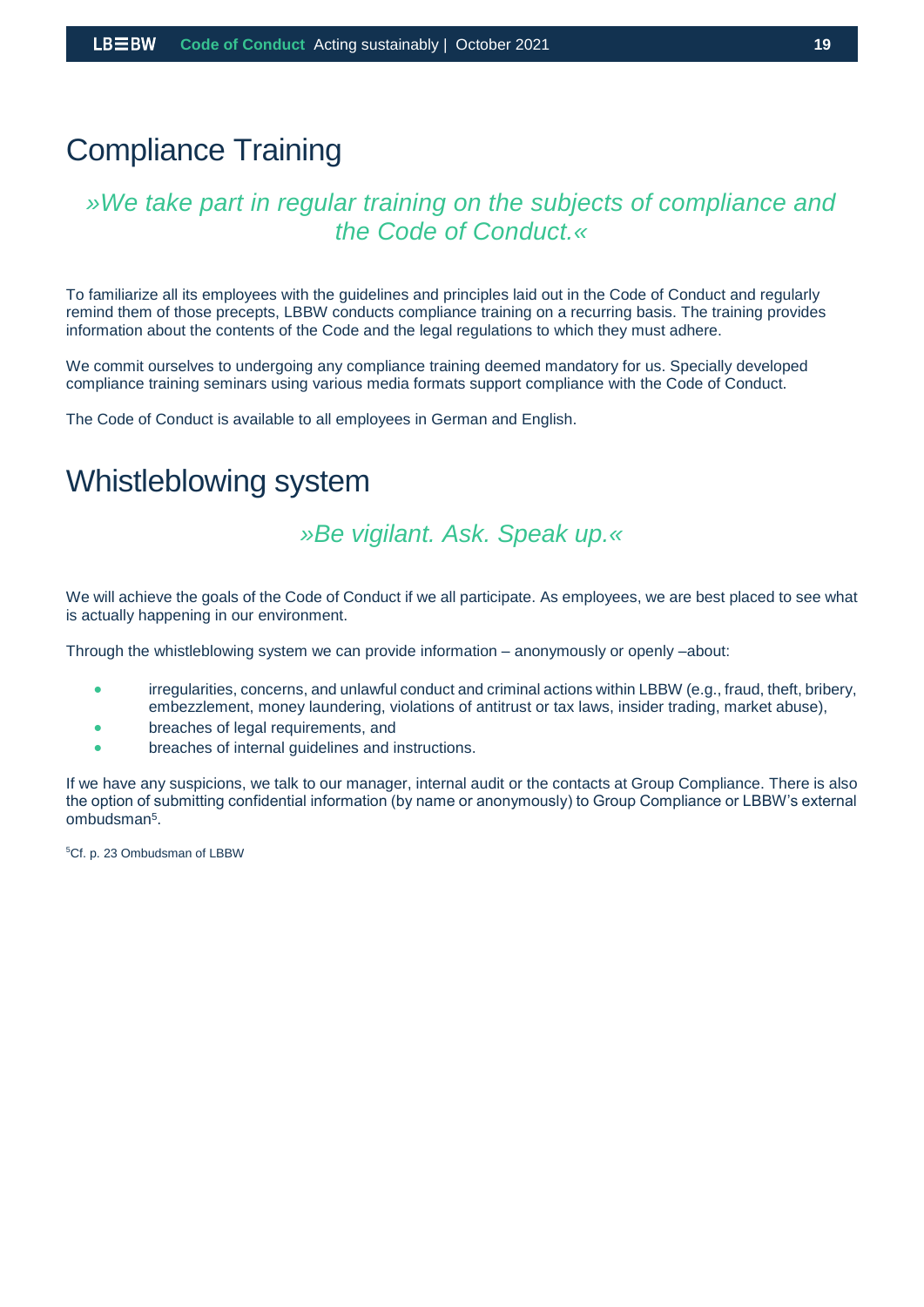

<span id="page-20-0"></span>»Wir können den Wind nicht ändern, aber die Segel anders setzen.«

\_\_\_\_\_\_\_\_\_\_\_\_\_\_\_\_\_\_\_\_\_\_\_\_\_\_\_\_\_\_\_\_\_\_\_\_\_\_\_\_

Aristoteles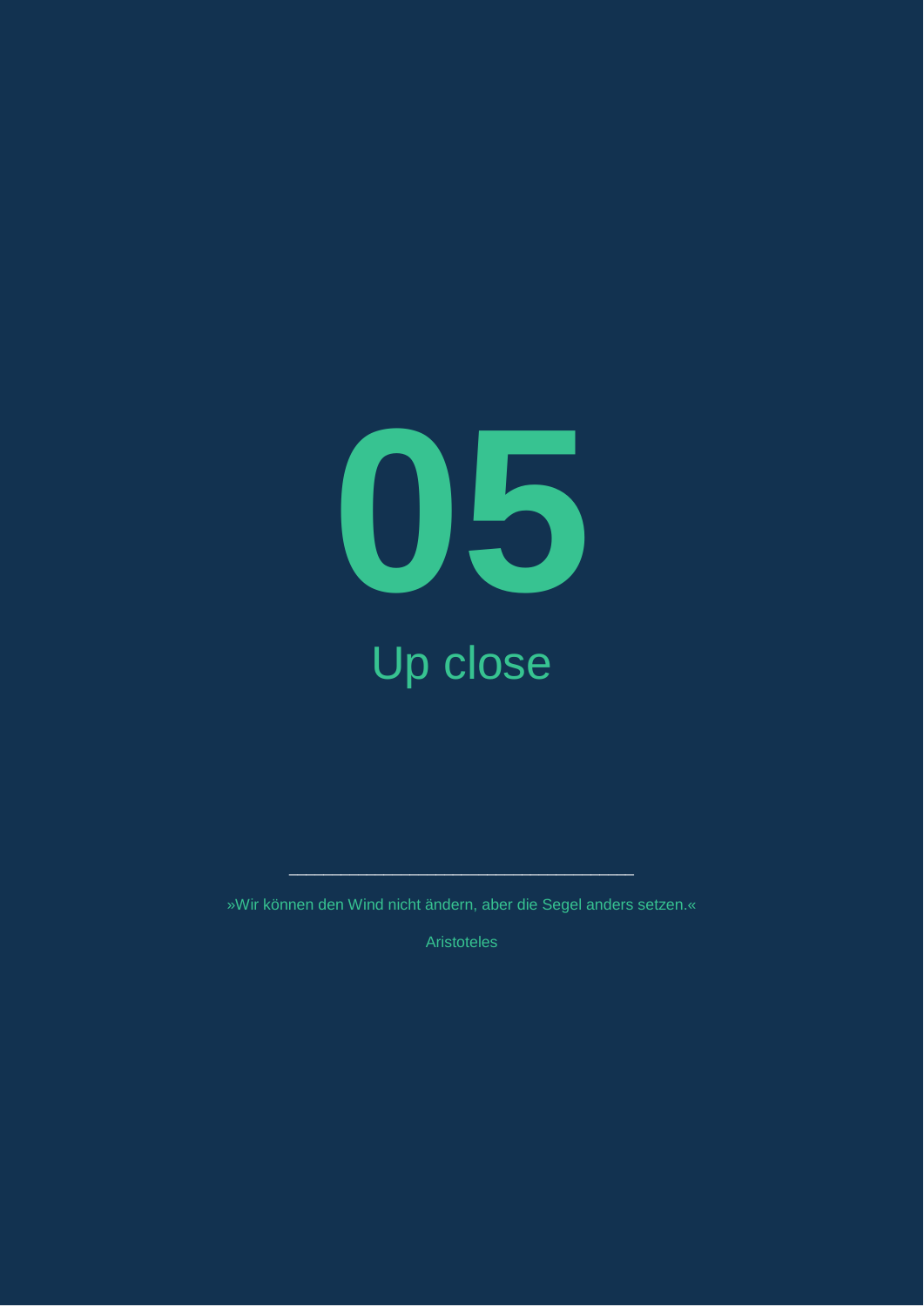Practical examples: By responding proactively to suspicions of serious misconduct, we can prevent harm from coming to the bank, the employees and our customers.



As a loan officer, you are presented with a businessperson's loan application for approval. The entrepreneur is a long-standing customer and has been served by your colleague for years. You have doubts about the businessperson's creditworthiness and talk to your colleague about it. He reassures you. Business with the customer has always been trouble-free. You have the impression that your colleague is under pressure from the customer. Upon further questioning, your colleague reacts with incomprehension and in an unfriendly manner.

#### **How do you react?**



You should contact the Central Office/Group Compliance unit, which is responsible for reporting irregular transactions.

.........................................................................................................................................................................

Ms. X, an LBBW employee, forwards several documents – after they have been checked – for subsequent dis-patch to customers, to the colleague responsible for this, Mr. Z. After re-checking, Mr. Z inadvertently overlooks the separator sheets between the individual documents and thus sends several documents to one customer.

#### **Has Mr. Z acted illegally by inadvertently sending the documents to one recipient?**

Yes, this is a violation of the GDPR. Personal and confidential data has been sent to the wrong recipient. This means that a third party has obtained unauthorized knowledge of the financial circumstances of the customers. Mr. Z must immediately report the matter to Group Data Protection so that necessary measures can be jointly taken. The data protection supervisory authority may impose fines on the basis of the individual risk incurred by the person concerned

..........................................................................................................................................................................

A long-standing customer became unemployed a few months ago. Now he receives a large sum of money by bank transfer, which is high for his financial circumstances. A few days later, he transfers most of the money to a foreign company.

#### **Are there any suspicions of money laundering?**

The external circumstances of this transaction suggest that it could involve an attempt at money laundering, e.g. the fact that part of the money may have been withheld as a commission. In addition, the amount of money received is very high, considering the financial circumstances of the customer. In cases of doubt, please contact Group Compliance.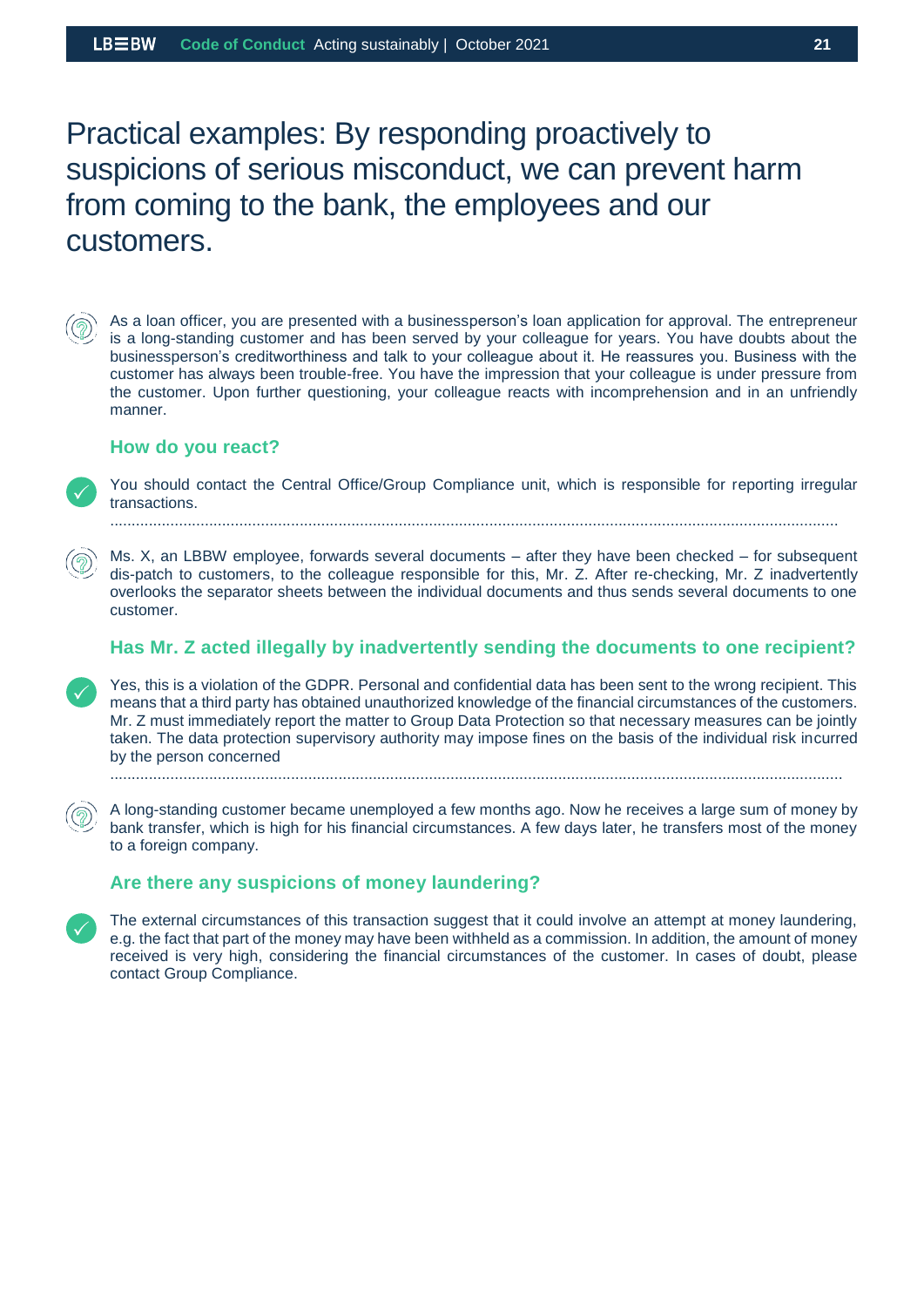As an employee of the Bank, Mr. X is representing LBBW at a specific business association or organization. At the meeting, a participant from a competitor submitted a statement on a topic that Mr. X considers being sensitive to antitrust law and that was not on the agenda. Mr. X stayed silent and continued to attend the meeting without protesting what he considered an antitrust law case and leaving the meeting after having his protest and departure noted in the minutes.

#### **Mr. X, in the wake of the event, wonders how he should now deal with the issue of antitrust law?**

Mr. X should promptly seek a discussion with Group Compliance and, if necessary, Legal to discuss the facts of the case and assess them from an antitrust perspective. Afterwards, if antitrust law relevance is confirmed, Mr. X should document the process, preferably in coordination with Group Compliance and Legal.

.........................................................................................................................................................................

Ms. X, a member of the bank's Board of Managing Directors, has access to an as-yet unpublished study by the bank on an Austrian pharmaceutical company. In the near future, the company will launch a new drug. The study therefore recommends buying the share.

**Do you think it is right for Ms. X to buy shares in the pharmaceutical company for her securities account, in anticipation of the price increase?**

No, she would be consciously exploiting her information advantage to gain an economic advantage for herself or others.

.........................................................................................................................................................................

As a customer advisor, you receive a box of exquisite red wine as a Christmas present by a long-standing business customer.

#### **Are you allowed to accept this Christmas present?**

As a matter of principle, caution is required here, as the acceptance of gifts can lead to conflicts of interest. You must adhere strictly to the internal guidelines on gifts. An accusation of acceptance of advantage may be made. In cases of doubt, please contact Group Compliance.

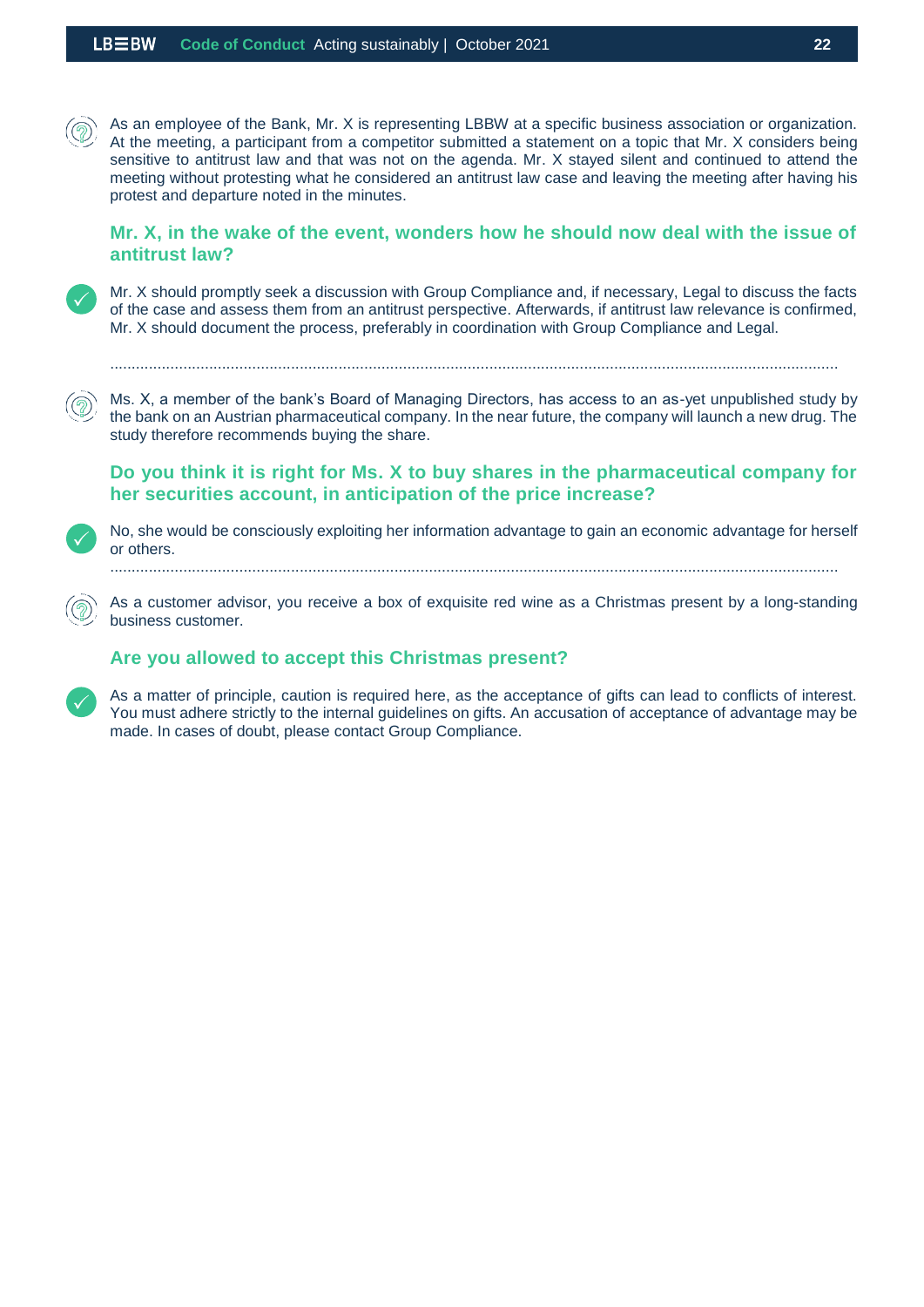#### <span id="page-23-0"></span>Contact persons

#### *»We have the option to use our whistleblower system in order to fight wrongdoing and criminal conduct.«*

Every one of us is obliged to protect the interests of the Bank and to take reasonable action to ward off imminent danger. Together, by responding proactively to suspicions of serious misconduct, we can prevent harm from coming to LBBW and its employees.

#### **The following contact persons are available: Immediate supervisors**

**Conduct Compliance Hotline**

Phone +49 (0) 711 127-76667

#### **Group Chief Compliance Officer**

Mrs. Christine Neuberger Phone + 49 (0) 711 127 74601 E-mail: christine.neuberger@lbbw.de

#### **LBBW ombudsman**

Mr. Arndt Brillinger, attorney-at-law Phone: +49 (0) 721 91546544 Fax: 0721 91546580 E-mail: lbbw@brillinger-rechtsanwaelte.eu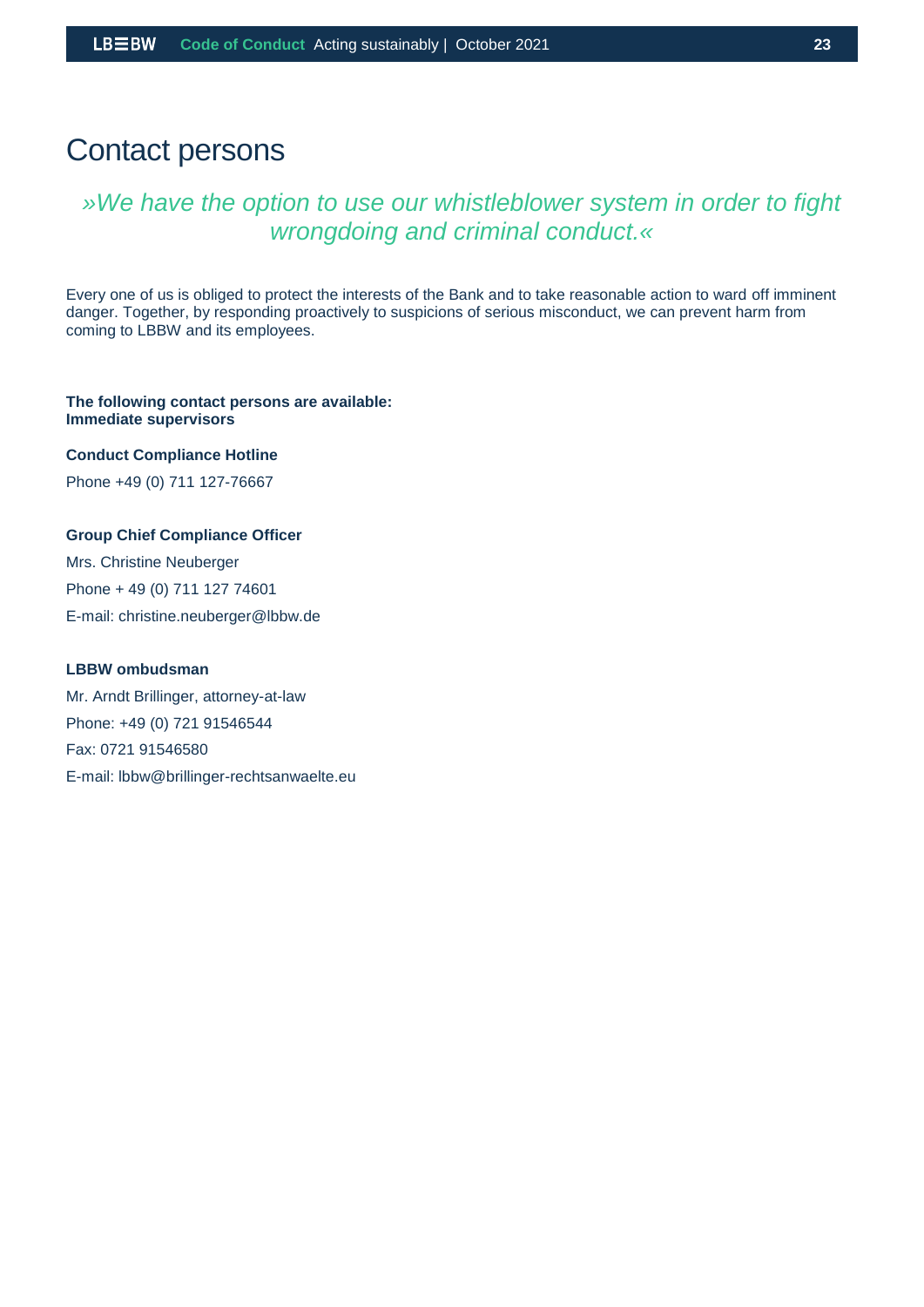#### <span id="page-24-0"></span>Publishing information

#### **Published by**

Landesbank Baden-Württemberg Am Hauptbahnhof 2 70173 Stuttgart www.LBBW.de kontakt@LBBW.de

The Code of Conduct is available on the Landesbank Baden-Württemberg intranet and on the homepage.

**Design and production:** Landesbank Baden-Württemberg 10/2021